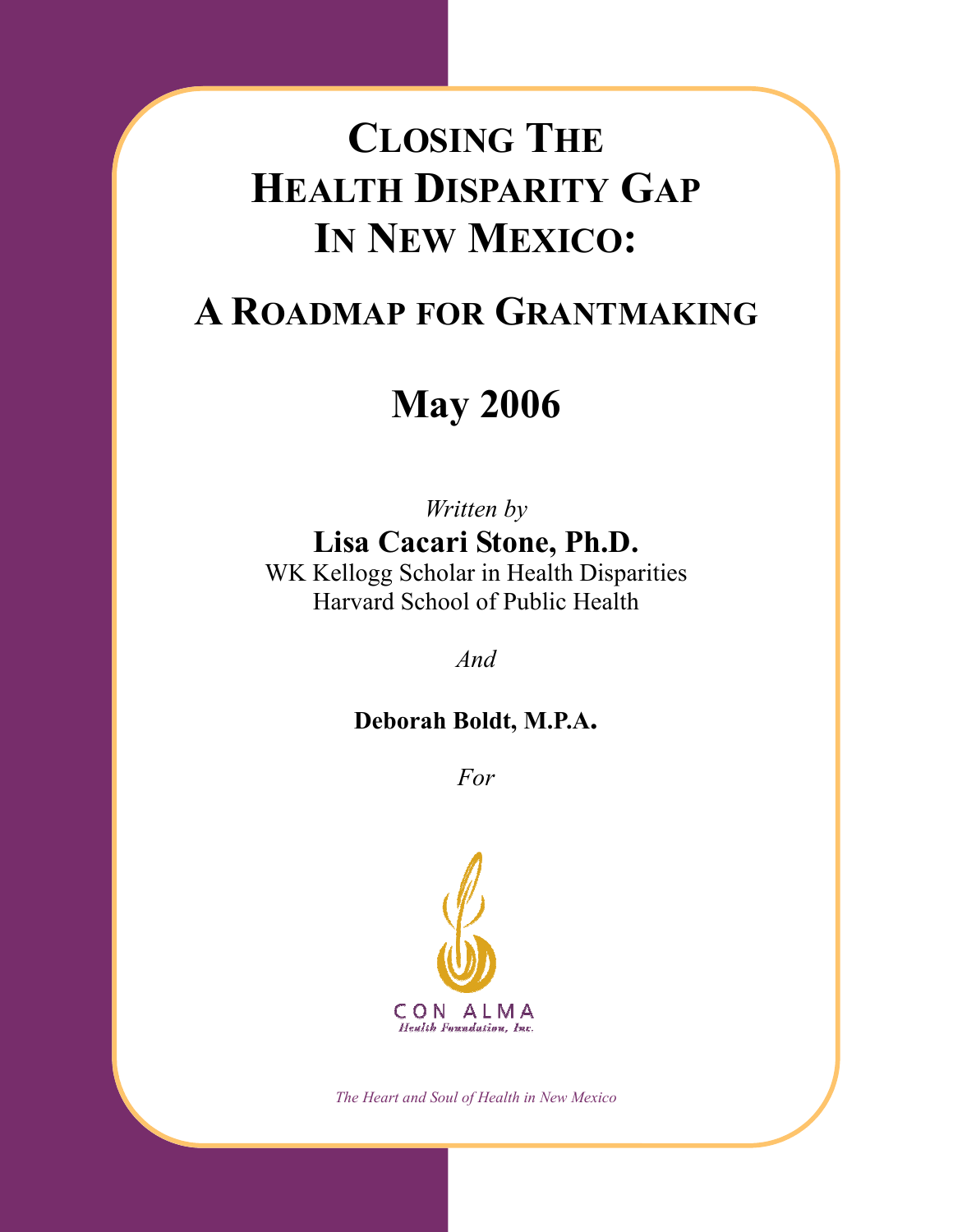# TABLE OF CONTENTS

| Introduction: Principles that Guide Grantmaking 5 |
|---------------------------------------------------|
|                                                   |
|                                                   |
|                                                   |
|                                                   |
|                                                   |
| State Health Policy: Past, Present & Future 24    |
|                                                   |
|                                                   |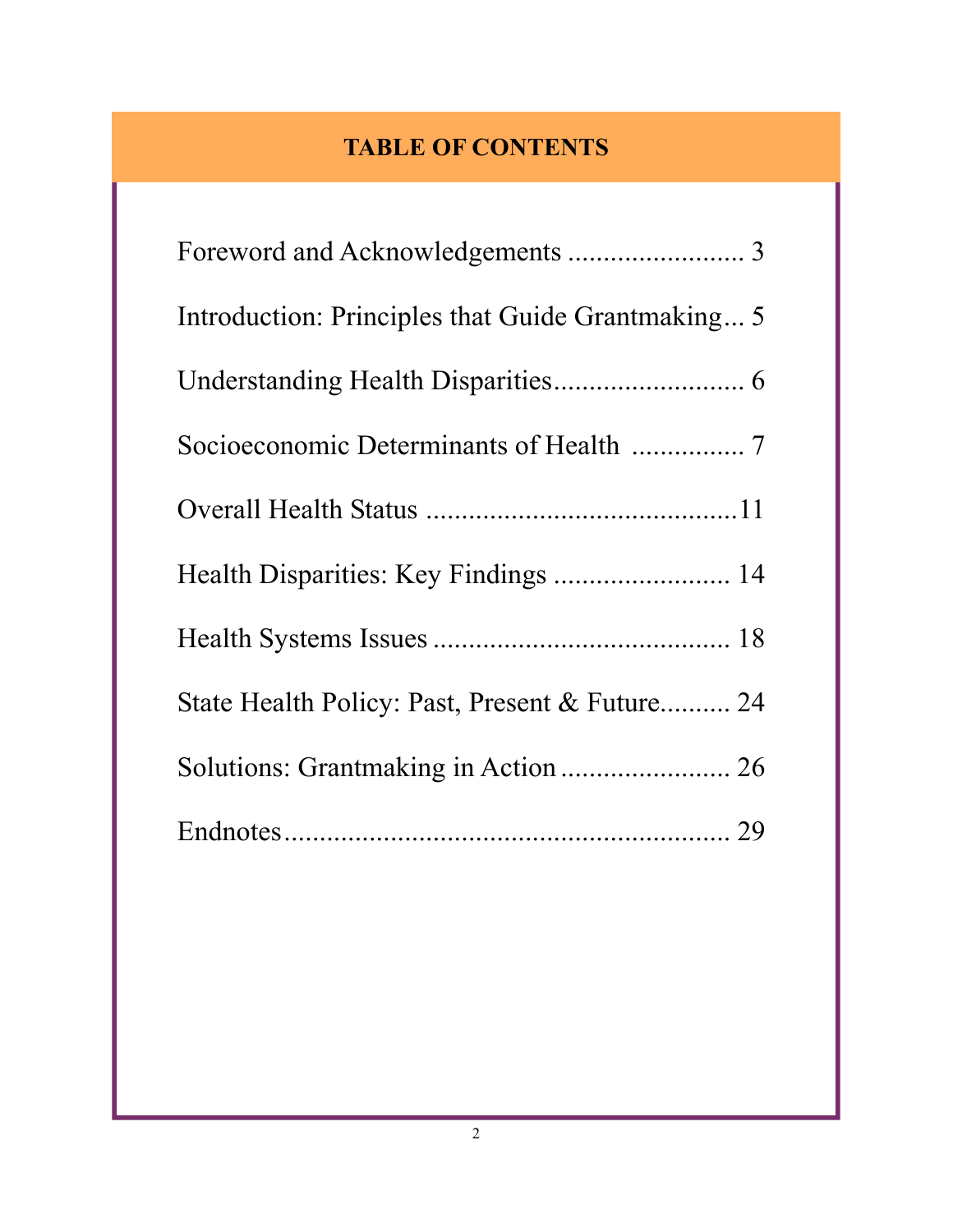### LETTER FROM ROBERT DESIDERIO, EXECUTIVE DIRECTOR

To the Members of the Board of Trustees and Community Advisory Committee of the Con Alma Health Foundation:

Con Alma Health Foundation, Inc. recognizes that relevant, accurate healthcare information is critical to addressing the complex health-related issues that we face in New Mexico. An assessment of the health status and access to quality health care for all New Mexicans, which captures their concerns and perceived barriers, is essential to protecting, promoting and preserving the health of New Mexicans.

This report will provide a basis for dialogue, not only within Con Alma, but within communities across our state. Its purpose is to assist the Con Alma Board of Trustees, Community Advisory Committees and the communities it serves in understanding the health issues facing New Mexico and thereafter to support grantmaking and responsive policy development. This assessment is a product of close collaboration between the Con Alma Grantmaking Committee and the Con Alma Community Advisory Committee. The completion of this report represents a milestone for the Con Alma Health Foundation and its ability to continue to improve the health of New Mexicans.

On behalf of Con Alma, I wish to thank Lisa Cacari Stone, Ph.D., health policy consultant and WK Kellogg Scholar in Health Disparities at the Harvard School of Public Health who contributed the vast majority of research, writing and editing of the report as a member of the Community Advisory Committee; and Deborah Boldt, M.P.A., for collecting the data and interviewing stakeholders to identify health issues and for her contribution of writing and editing the report; Nadine Tafoya, Member, Con Alma Board of Trustees, Alice Salcido, Chair and Jim Coates, Member, Con Alma Community Advisory Committee and Corazón Halasan, Community Epidemiologist, New Mexico Department of Health for reviewing and commenting on the report; and Dolores Roybal, Program Director; Michelle Gutierrez, Program Assistant; and Valorie Montoya, Con Alma's staff, for their excellent work in formatting and editing the report.

This report challenges us to engage in further dialogue around the findings that will lead towards effective solutions and improved health outcomes.

Sincerely,

Totulpesiden

Robert Desiderio, Executive Director Con Alma Health Foundation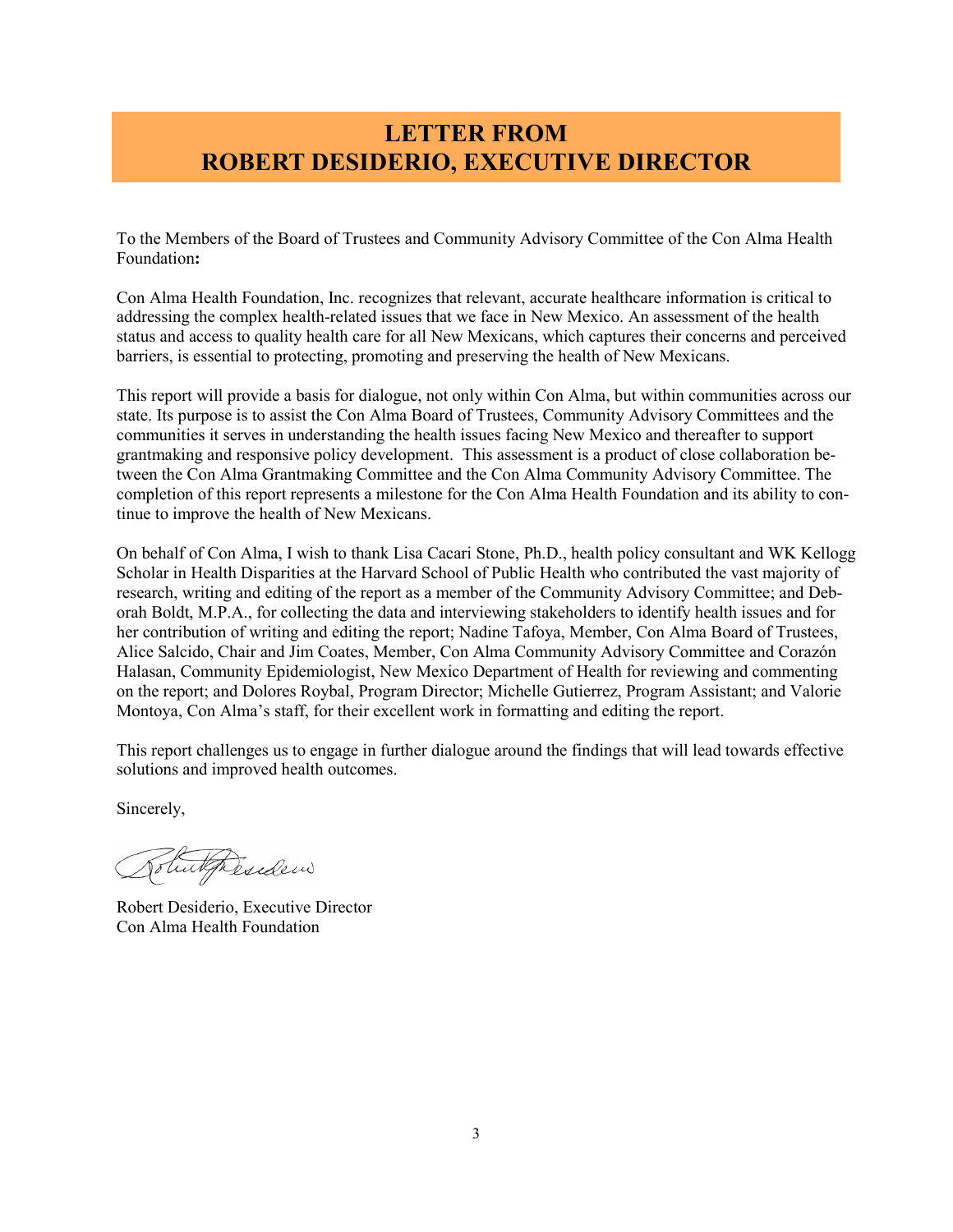## LETTER FROM FRANK SANCHEZ AND ELAINE MONTANO CO-CHAIRS, GRANTMAKING COMMITTEE

To the Members of the Board of Trustees and the Community Advisory Committee of the Con Alma Health Foundation:

The findings from this report are very striking and informative. As Co-Chairs of the Con Alma Grantmaking Committee, we urge you to give careful thought and consideration to the information contained within this report, especially how it relates to our grantmaking programs. We also seek your continued support and participation in this ongoing endeavor because this report will need to be periodically updated.

This report would not have been possible without the assistance of our community partners for their role in the data collection. We wish to thank the following organizations and individuals:

- New Mexico Department of Health: Michelle Lujan Grisham, Cabinet Secretary
- New Mexico Health Policy Commission: Patricio Larragoite, DDS, Executive Director
- New Mexico Human Services Department: Pamela Hyde, Cabinet Secretary
- New Mexico Voices for Children: Sara Beth Koplik, *Kids Count* Program Manager
- Dan Reyna, U.S.-Mexico Border Health Commissioner

We also wish to thank Dan Lopez, President, Board of Trustees, Alice Salcido, Chair, Community Advisory Committee and Robert J. Desiderio, Executive Director, Con Alma Health Foundation for their leadership and support.

Sincerely,

Sounds A. Dennez

Co-Chair Co-Chair

Palaine montaño

Frank Sanchez Elaine Montano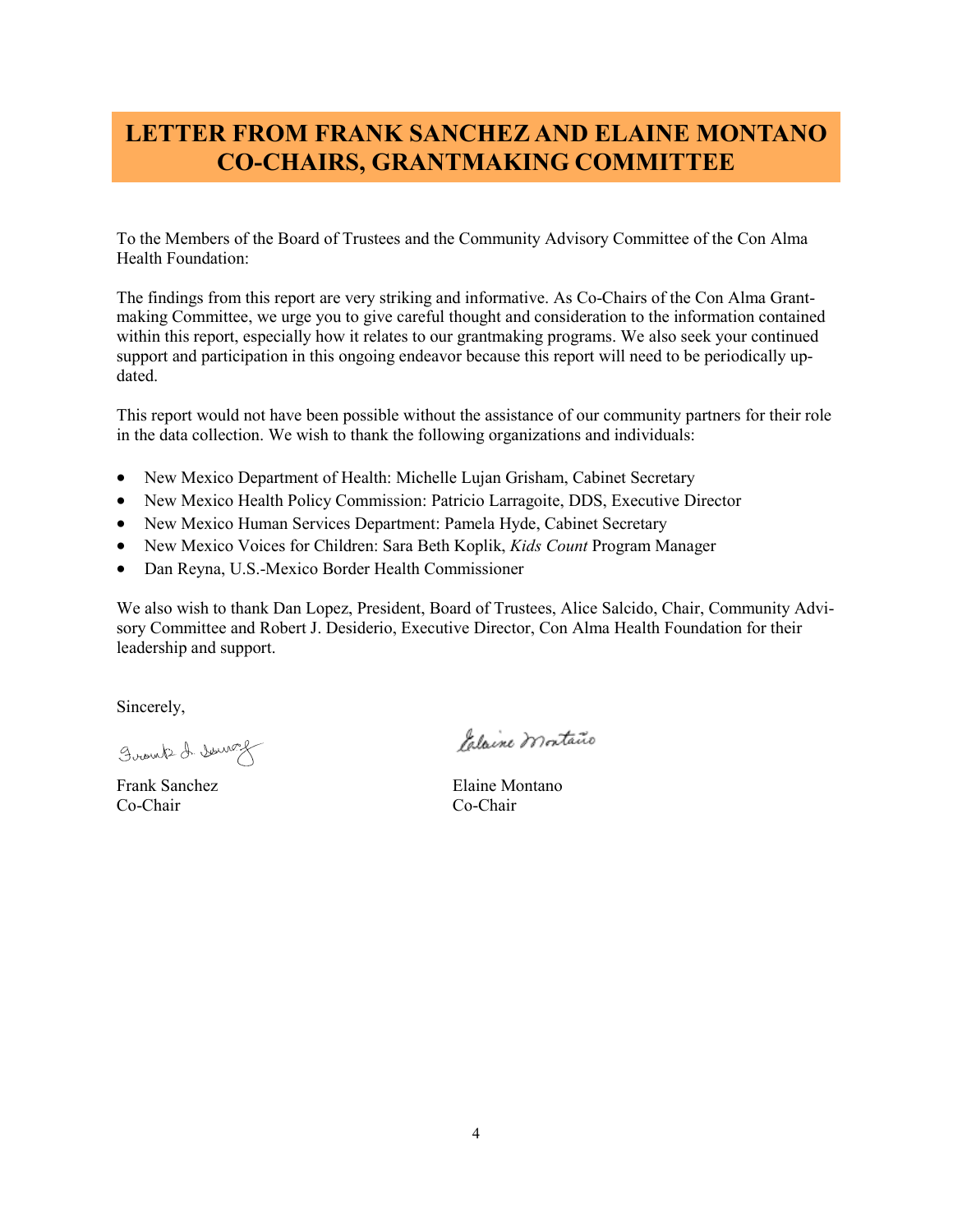## INTRODUCTION: PRINCIPLES THAT GUIDE OUR GRANTMAKING

Con Alma Health Foundation, Inc. (CAHF) is New Mexico's largest health foundation. It was created in 2001 through the sale of Blue Cross

and Blue Shield of New Mexico, a not for profit corporation. State law required that its non-charitable assets be set aside for a similar organization. The conversion provided charitable assets of more

than \$20 million for the CAHF. This amount has steadily increased to nearly \$28 million through a profitable investment portfolio and development activities. In 2005, over \$1.5 million was distributed to qualified  $501(c)$  (3) nonprofit, health-related, community-based organizations serving the residents of the state of New Mexico.

The vision of the CAHF is to remove barriers to good health for New Mexicans. The mission is to be aware of and respond to the health rights and needs of culturally and demographically diverse peoples and communities of New Mexico. Con Alma Health Foundation, Inc. seeks to improve the health status and access to health care services for all New Mexicans and advocates for health policies that address the health needs of all New Mexicans.

In order to achieve our mission and promote our core values in the types and quality of programs that are funded, CAHF must first understand the major factors that promote and threaten the health and well-being of New Mexicans.

This task is necessary because the need for support far outweighs available resources. Since its inception in 2001, the CAHF has awarded over \$3.5 million to 250 nonprofit organizations throughout New Mexico. Requests for funding have exceeded \$8 million.

In 2003, CAHF established a focused funding priority with a call for proposals to bring positive, systemic change to pre-adolescent health issues in New Mexico. Proposals were invited from organizations that leveraged resources while honoring the basic values of providing service to diverse, underserved and rural populations. The target demographic was preadolescent children (below age 10). Activities included family, school, community and medical

The vision of Con Alma Health Foundation, Inc. is to remove barriers to good health for New Mexicans.

personnel. The target issues were youth risk behaviors (substance abuse, pregnancy, domestic violence, injury, etc.) and dental health.

During that same period, CAHF has also been a public policy advocate, promoting health policies including health insurance coverage for all New Mexicans. Additionally, CAHF has also been a change agent within philanthropy encouraging other New Mexican foundations to direct more of their resources toward eliminating health disparities and improving health policies.

This report adds to that track record by utilizing an evidence-based approach to grantmaking. It was developed as a decision-making tool to be used by the Foundation as it makes grants, contributions, and program-related investments to fulfill its mission. The purpose is to enhance the existing focus on programs serving youth. Along with additional information to help guide the Foundation's decisions in allocating the resources to the areas of greatest need so that Con Alma's philanthropic efforts have an optimal health impact.

The report synthesizes state and local data and information on the systems challenges and health disparities conditions in New Mexico. It is organized into the following six sections:

- Understanding Health Disparities a multilevel framework for understanding causes of health disparities;
- Socioeconomic Determinants of Health state characteristics by age, sex, race, income, employment, foreign-born, and disability;
- Health Status overall health challenges and strengths in 2005 including key findings on the health of Native American, Hispanic/Latino,
- 5 African American and Immigrant children;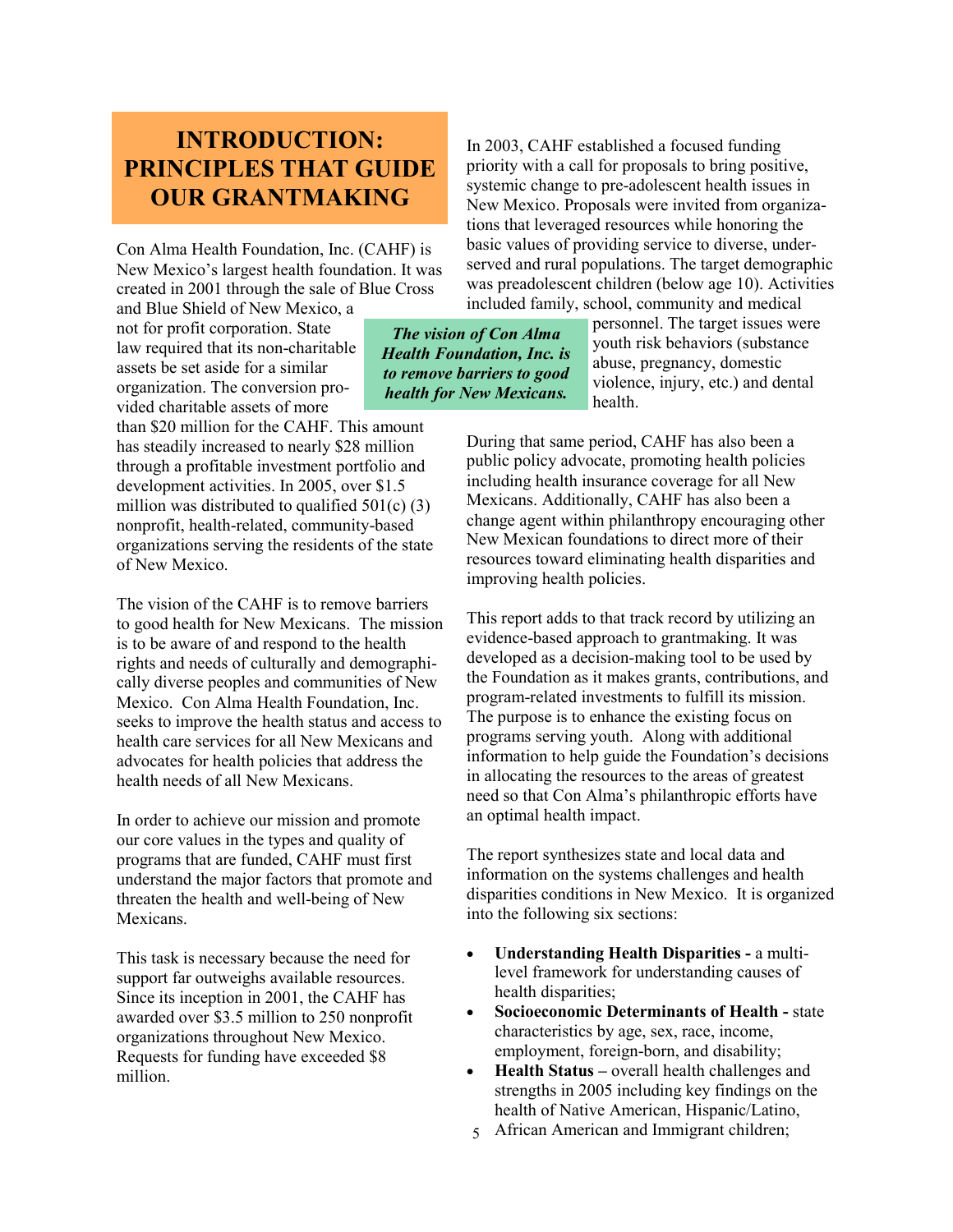- Health Systems Issues a brief description of barriers people face in getting health care in New Mexico including health insurance coverage, shortage of health care providers, lack of cultural and linguistic workforce competencies, availability of preventative services, and rising costs of care;
- Health Policy highlights of public initiatives taken to address health problems;
- Grantmaking into Action recommendations of priorities for strategic planning and grant-making.

## UNDERSTANDING HEALTH DISPARITIES

In the last decade, a growing body of research demonstrates that racial and ethnic disparities in health constitute a national crisis and is a growing public health challenge.<sup>1, 2, 3, 4, 5, 6, 7</sup>

While health in the U.S. has improved overall, racial and ethnic minorities suffer higher rates of mortality and illness from asthma, diabetes, cancer, heart disease, and a range of other diseases compared to white Americans.<sup>8</sup> They also tend to receive a lower quality of healthcare than non-minorities, even when accessrelated factors, such as patients' insurance status and income, are controlled.<sup>9</sup> According to the Kaiser Family Foundation, "eliminating these disparities is politically sensitive and challenging in part because their causes are intertwined with a contentious history of race relations in America."<sup>10</sup> In New Mexico, the colonization of indigenous communities and U.S.-Mexico border politics has affected the health and well-being of generations of families. Nonetheless, solutions are possible and begin with understanding the web of factors producing inequalities in health.

Figure 1 illustrates that there are multiple dimensions which explain inequalities in health at the individual, family, institutional, social, and policy levels.<sup>11</sup>

The six dimensions influencing health shown below explain that, at any given time, these factors interact to moderate health and well-being within a given political, economic, environmental, cultural, ideological, ethnic and racial context.

Figure 1. Socio-Ecological Model-



For example, an *individual's* income, education, employment, race/ethnicity, gender, age, and language are critical components explaining health differences and outcome. Family plays a role in mediating risks and can provide protective factors that influence adolescent substance use. Individual and family insurance status, primary language, and level of acculturation are among other factors which impact health. Equally important are the institutions and organizations that educate health professionals and deliver care. Geographic location (rural vs. urban), neighborhood living (community cohesion, violence) and environmental and work conditions are relevant to moderating health and well-being. Finally, local, state and national policies are instrumental in either tackling or exacerbating health disparities. For example, the state of residence of the child appears to influence the likelihood of receiving access to preventative care and other types of services due to the types of Medicaid eligibility and benefits, availability of resources and distribution of health care providers.

The following two sections provide a snapshot of the socioeconomic factors and the health systems barriers that influence the health and well-being of racial and ethnic families and children in New Mexico.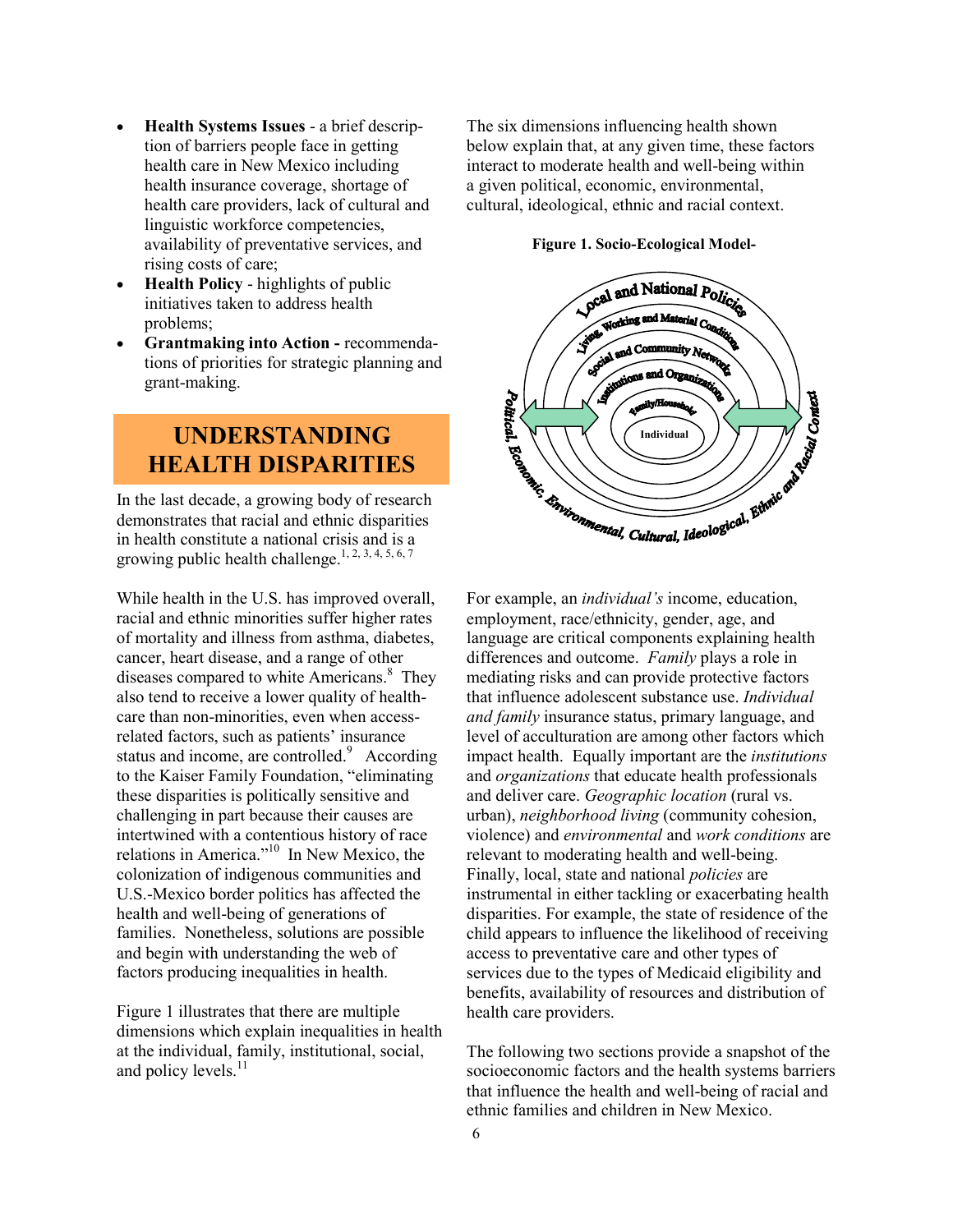### SOCIOECONOMIC DETERMINANTS OF HEALTH

State socioeconomic and demographic data provide us with the basic information in predicting trends in health care needs for the general population. New Mexico is considered a young state, but in the next thirty years New Mexico will experience a large growth in the aging population. While it is estimated that 25 percent of adults have disabilities, this estimate is modest and policy makers should plan for community services for the aged and disabled. Fifty-five percent of the population is racial and ethnic minorities whose incomes are lower than the rest of the nation. New Mexico has a higher unemployment rate than the national average (7.3 percent compared to 5.8 percent in the U.S.) and is below the national average in educational attainment. The rate of those foreign-born is below the national averages.

#### AGE AND SEX

Between 1990 and 2000 New Mexico's population grew by 20.1 percent from 1.5 million to just over 1.8 million. In 2004, the female population was 50.8 percent and the male was 49.2 percent of the total population. The largest percent change from 1990 to 2000 was among those between 45 to 54 years, at 67 percent and among those 85 years and over, at 64 percent. By 2030, person's 65 years and older will comprise 26 percent of the state's population, while those over 85 years are expected to grow at a faster rate. Currently, New Mexico ranks 39th for the percentage of people age 65 or older and is projected to be 16th by 2010 and 4th by 2030.(Table A)

New Mexico has been considered a "young" state but can anticipate "the age wave." In 2000, 31 percent of the state's population was under 19 years of age, 13 percent between 20-54 years, less than 8 percent between 55 to 64 and 11percent over age 65.

| Table A. Age & Sex                   |
|--------------------------------------|
| Source: 1990 & 2000 U.S. Census Data |

|                                     | 2000          | 1990      | %<br>chan<br>ge |  |
|-------------------------------------|---------------|-----------|-----------------|--|
| <b>SOCIODEMOGRAPHIC</b>             |               |           |                 |  |
| <b>TOTAL POPULA-</b><br><b>TION</b> | 1,819,04<br>6 | 1,515,069 | 20.1            |  |
| <b>SEX &amp; AGE</b>                |               |           |                 |  |
| Male                                | 894,317       | 745,253   | 20.0            |  |
| Female                              | 924,729       | 769,816   | 20.1            |  |
| Under 5 years                       | 130,628       | 125,878   | 3.8             |  |
| 5 to 9 years                        | 141,171       | 131,059   | 7.7             |  |
| 10 to 14 years                      | 147,309       | 121,632   | 21.1            |  |
| 15 to 19 years                      | 145,751       | 113,938   | 27.9            |  |
| 20 to 24 years                      | 121,291       | 106,058   | 14.4            |  |
| 25 to 34 years                      | 234,091       | 256,749   | $-8.8$          |  |
| 35 to 44 years                      | 282,009       | 227,717   | 23.8            |  |
| 45 to 54 years                      | 245,819       | 147,448   | 66.7            |  |
| 55 to 59 years                      | 87,140        | 62,038    | 40.5            |  |
| 60 to 64 years                      | 71,612        | 59,490    | 20.4            |  |
| 65 to 74 years                      | 117,745       | 97,607    | 20.6            |  |
| 75 to 84 years                      | 71,174        | 51,223    | 38.9            |  |
| 85 years and over                   | 23,306        | 14,232    | 63.8            |  |

#### RACE AND ETHNICITY

Contrary to the myth that New Mexico is a "tri-cultural" state, the composition of New Mexico's population is diverse. In 2004, people of color comprised 55 percent of the population of the state which was just over 1.9 million: Hispanic/Latinos at 41.3 percent, American Indian at 10.1 percent, African American at 2.4 percent and Asian American at 1.3 percent. white Non-Hispanics represented 785,113 or 43.4 percent of the state.

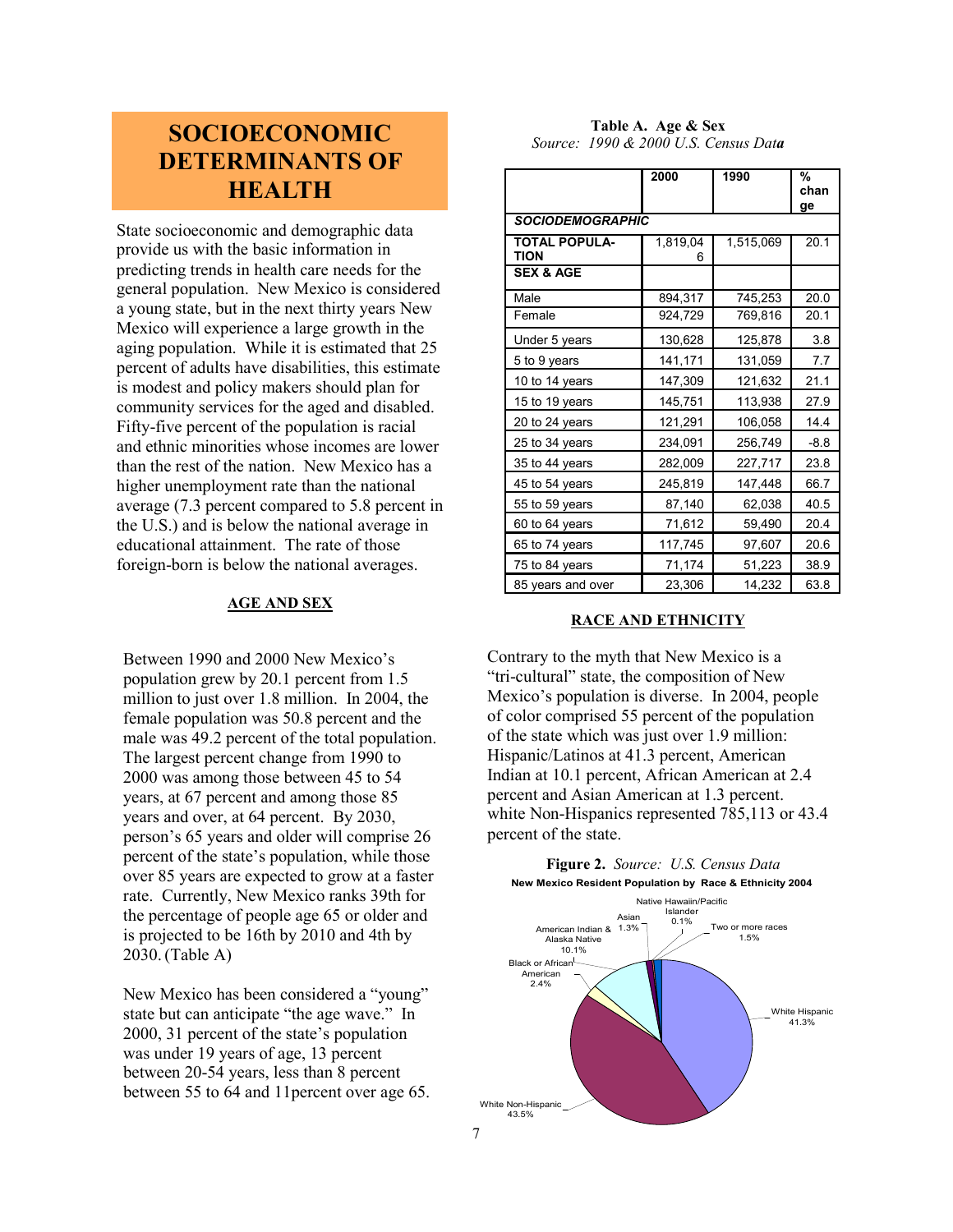From 1990 to 2000, the American Indian population had a 29 percent growth and comprises just over 10 percent of the total population. Hispanic/Latinos reporting one race had a 32 percent change.

|                                                | 2000          | 1990          | %          |
|------------------------------------------------|---------------|---------------|------------|
|                                                |               |               | cha<br>nge |
| <b>RACE</b>                                    |               |               |            |
| White                                          | 1,241,2<br>53 | 1,146,02<br>8 | 6.0        |
| <b>Black or African</b><br>American            | 34,343        | 30,210        | 13.7       |
| American Indian and<br>Alaska Native           | 173,483       | 134,355       | 29.1       |
| Asian                                          | 19,255        | 13,363        | 44.1       |
| Native Hawaiian and<br>Other Pacific Islander  | 1,503         | 761           | 97.5       |
| <b>HISPANIC OR LA-</b><br><b>TINO AND RACE</b> |               |               |            |
| Hispanic or Latino (of<br>any race)            | 765,386       | 579,224       | 32.1       |
| Mexican                                        | 330,049       | 328,836       | 0.4        |
| Puerto Rican                                   | 4,488         | 2,635         | 70.3       |
| Cuban                                          | 2,588         | 903           | 186.<br>6  |
| Other Hispanic or<br>Latino                    | 428,261       | 246,850       | 73.5       |

Table B. Race Source: 1990 & 2000 U.S. Census Data

#### INCOME AND POVERTY

New Mexico median household income was well below U.S. income in both 1989 and 1999. But there was some improvement by 1999, when the state income was 81.3 percent of the U.S. figure, a gain of 1.2 percentage points (Figure 3).

#### Figure 3. Median Household Income 1989 and 1999 - New Mexico and U.S. (in 1999 \$)

Source: U.S. Census Bureau & Bureau of Business and Economic Research (BBER), University of New Mexico



In the U.S., 42 percent of the households reported income of \$50,000 or more in 1999. This compares to just 32 percent in New Mexico. At the top end, there were 12.3 percent of U.S. households with \$100,000 or more income in 1999, vs. just 7.6 percent in New Mexico (Figure 4). There were a total of 678,032 New Mexico households in Census 2000.

#### Figure 4. Percent Household Income Distribution in 1999 - New Mexico and U.S.

Source: U.S. Census Bureau & Bureau of Business and Economic Research (BBER), University of New Mexico



New Mexico's poverty rate fell from 20.6 percent in 1989 to 18.4 percent in 1999. Nationwide, the poverty rate declined from 13.1 percent to 12.4 percent (Figure 5). According to Census 2000, there were almost 329,000 New Mexicans, or 13.8 percent below the poverty level, an increase of 7.5 percent from 1989.<sup>12</sup>

#### Figure 5. Percent of Persons Below Poverty-New Mexico and U.S. 1989 and 1999

Source: U.S. Census Bureau & Bureau of Business and Economic Research (BBER),

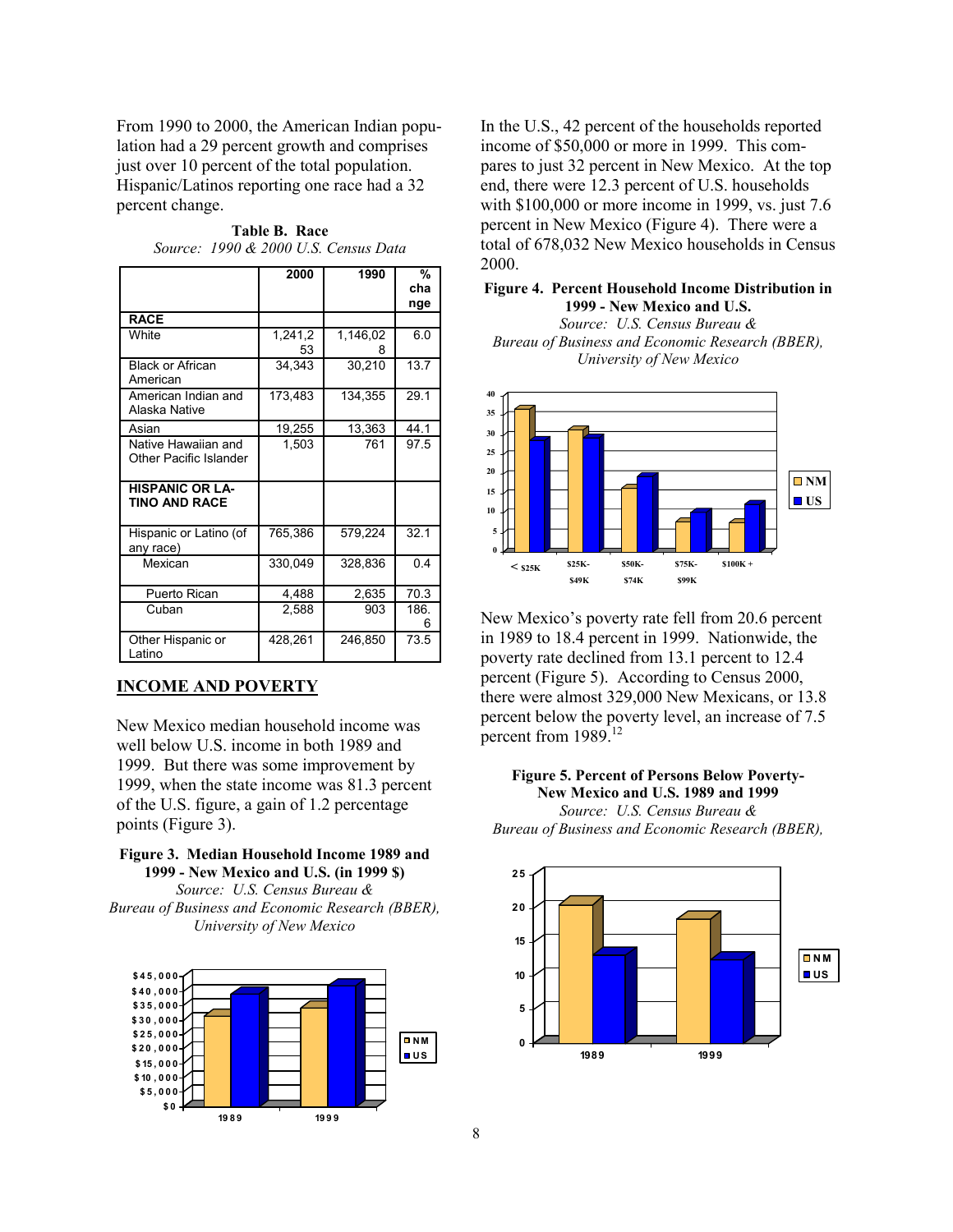#### EMPLOYMENT

From 1990 to 2000, total employment growth (i.e., growth in the number of employed civilians and military combined) in New Mexico outpaced growth in the U.S. as a whole, 20.2 percent to 11.5 percent (Figure 6). The state added almost 130,200 workers as employment grew to 774,308 in 2000. The employment growth rates somewhat reflect total population growth. New Mexico's population increased 20.1 percent between 1990 and 2000. U.S. population grew 13.2 percent. Employment in the Armed Forces amounted to 11,192.

#### Figure 6. Percent Change in Total Employment (Includes employed civilians and Armed Forces). 1990-2000 New Mexico and U.S.

Source: U.S. Census Bureau & Bureau of Business and Economic Research BBER), University of New Mexico



According to Census 2000, New Mexico's unemployment rate stood at 7.3 percent compared to 5.8% in the U.S. In New Mexico, 60,324 persons were classified as unemployed in 2000 (Figure 7). New Mexico ranks  $16<sup>th</sup>$  in the nation, but locally unemployment varies greatly, with Luna (10 percent), Mora (9.8 percent), Guadalupe (8.1 percent), McKinley (7.70 percent), Taos (7.10 percent), San Miguel (7.0 percent), Catron (6.60 percent), Grant (6.40 percent), Rio Arriba (6.20 percent), Chaves and Colfax (6.10 percent) having the highest unemployment rates.<sup>13</sup>

#### Figure 7. Unemployment Rate 2000 - New Mexico and U.S.

Source: U.S. Census Bureau & Bureau of Business and Economic Research (BBER), University of New Mexico



#### EDUCATION

New Mexico ranked slightly below the national percentages of persons 25 years and older with: high school diplomas (78.9 percent -NM vs. 80.4 percent U.S.); Bachelor's or higher level degrees (23.5 percent compared to 24.4 percent in the nation) (Figure 8).

Figure 8. Educational Attainment in 2000 Percent of Persons 25 Years and Over By Type of Diploma/Degree-New Mexico and U.S. (includes professional degree)

Source: U.S. Census Bureau & Bureau of Business and Economic Research (BBER), University of New Mexico

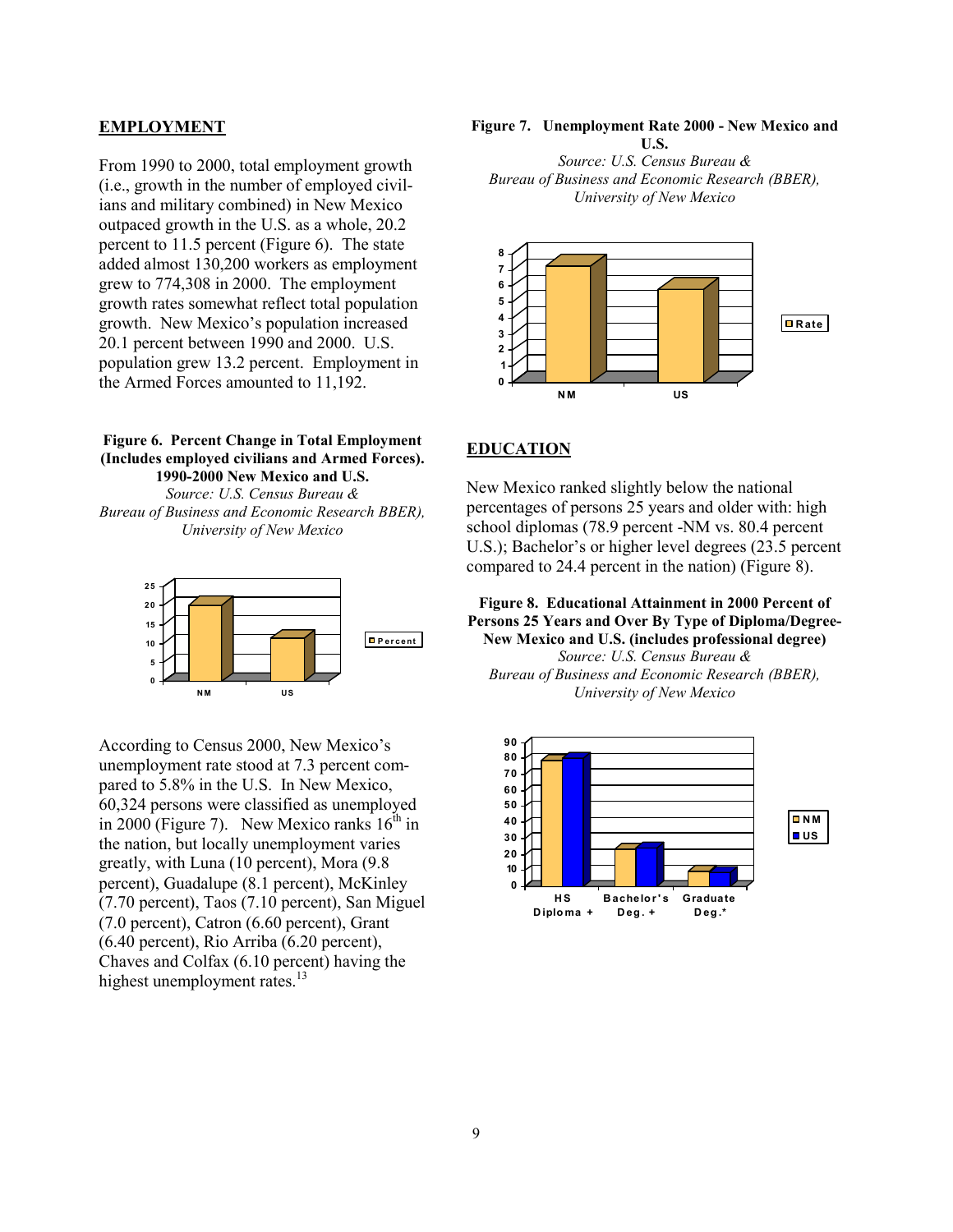From 1990-2000 New Mexico has seen improvement in overall educational attainment for person 25 years and over, with the highest percent change among persons with graduate or professional degrees (46 percent).

> Table C. Educational Attainment Source: 1990 & 2000 U.S. Census Data

| <b>EDUCA-</b><br><b>TIONAL AT-</b>                   |          |         | $\%$<br>chang |
|------------------------------------------------------|----------|---------|---------------|
| <b>TAINMENT</b>                                      | 2000     | 1990    | e             |
| <b>Population</b><br>25 years and<br>over            | 1,134,80 | 922,590 | 23.0          |
| Less than 9th<br>grade                               | 104,985  | 105,362 | $-0.4$        |
| 9th to 12th<br>grade, no di-<br>ploma                | 134,996  | 124,612 | 8.3           |
| High school<br>graduate<br>(includes<br>equivalency) | 301,746  | 264,943 | 13.9          |
| Some college,<br>no degree                           | 259,924  | 192,835 | 34.8          |
| Associate de-<br>gree                                | 67,001   | 46,502  | 44.1          |
| Bachelor's de-<br>gree                               | 154,372  | 111,957 | 37.9          |
| Graduate or<br>professional<br>degree                | 111,777  | 76,379  | 46.3          |
| Percent high<br>school graduate<br>or higher         | 78.9     | 75.1    |               |
| Percent bache-<br>lor's degree or<br>higher          | 23.5     | 20.4    |               |

#### FOREIGN-BORN

The percentage of New Mexicans that were foreign born increased between the censuses, rising from 5.3 percent of the population to 8.2 percent. There are now more than 149,600 New Mexicans that are foreign born. Nationally, the foreign-born population was proportionately larger in both censuses: 7.9 percent in 1990 and 11.1 percent in 2000. Among the 50 states and the District of Columbia, New Mexico had the 18th highest percentage of foreign-born persons in 2000. This was down from a rank of 16th in 1990. (Figure 9)

#### Figure 9. Percent Foreign-Born Population 1990 and 2000 - New Mexico and U.S. Source: U.S. Census Bureau & Bureau of Business and Economic Research (BBER), University of New Mexico



#### DISABILILTY

Twenty-five percent, or 300,000 of adult, noninstitutionalized New Mexicans reported having a disability. Age is an important factor in disability, with older age groups clearly having a higher burden of disability than younger age groups (Figure 10).

Among those with disabilities requiring assistance, Hispanic/Latinos have the highest need at 7.3 percent, followed by white Non-Hispanic at 6.4 percent, and Native Americans at 4.6 percent.

Between 1,800 and 3,000 New Mexican's have a dual diagnosis of mental retardation/developmental disabilities ( $MR/DD$ ) and mental illness.<sup>14</sup>



#### Figure 10. Disability status, by age. Source: BRFSS, NM DOH. 1998-2000.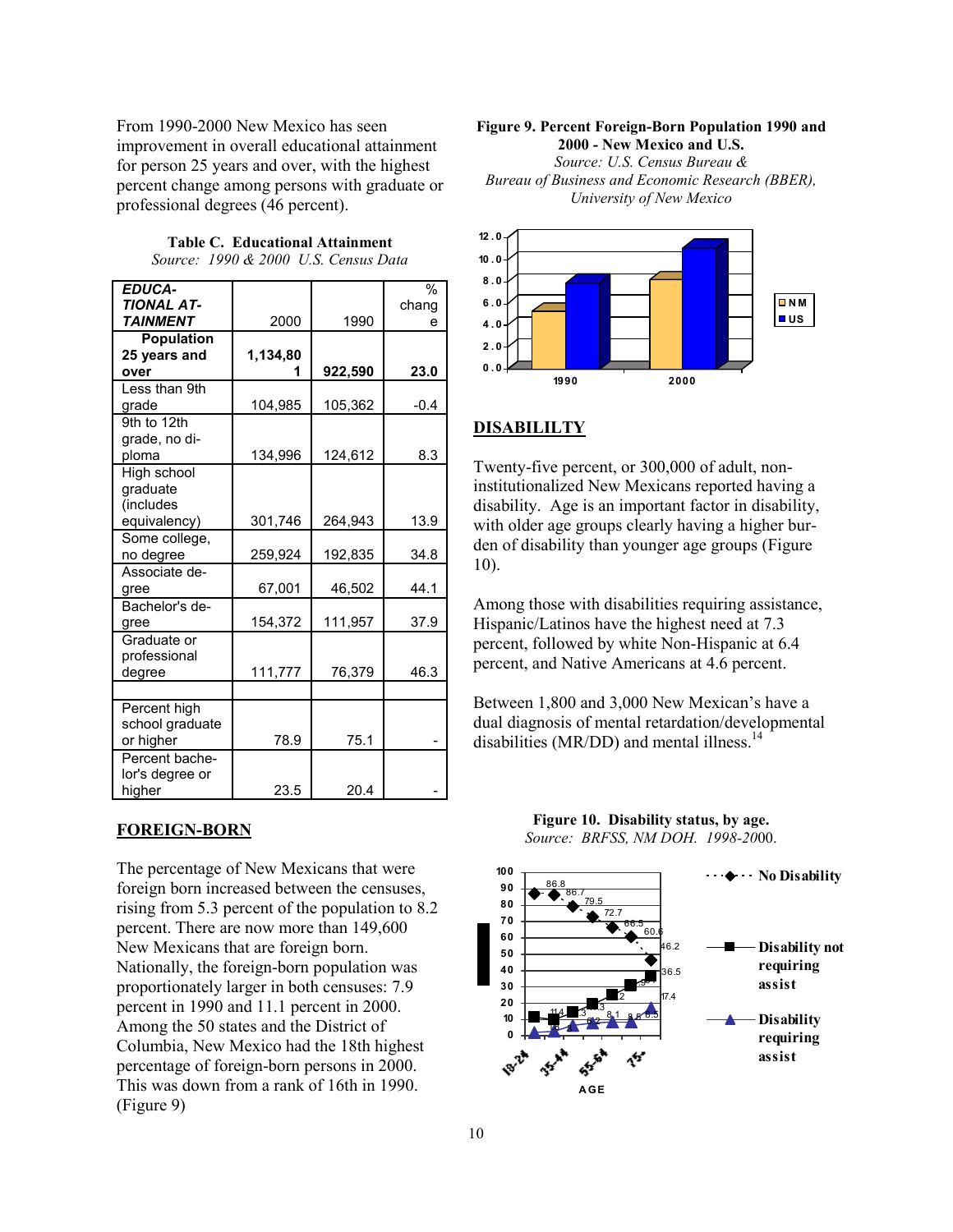### OVERALL HEALTH **STATUS**

Is New Mexico making progress? In 2005, New Mexico ranked  $38<sup>th</sup>$  out of the 50 states on a nationally recognized, annual ranking of health. Since 1990, New Mexico has ranked between 35th and 48th in the US, with an average ranking of 44th. Challenges to the state include limited access to adequate prenatal care, high rate of uninsured population, and a high percentage of children in poverty. Progress made or strengths include: low rate of cardiovascular deaths, low rate of cancer deaths and high immunization coverage. What follows is a summary of key findings of overall health status from both the United Health Foundation<sup>15</sup> and New Mexico Department of Health's most recent report, "The State of Health in New Mexico.<sup>516</sup>

#### **STRENGTHS**

Strengths include a low rate of cardiovascular deaths at 272.1 deaths per 100,000 population, a low rate of cancer deaths at 178.6 deaths per 100,000 population, high immunization coverage with 83.5 percent of children ages 19 to 35 months receiving complete immunizations, a low prevalence of obesity at 21.4 percent of the total population and a low total mortality rate at 817.7 deaths per 100,000 population.

#### **CHALLENGES**

Overall challenges include limited access to adequate prenatal care with 58.4 percent of pregnant women receiving adequate prenatal care, a high rate of uninsured population at 21.0 percent, a *high rate of motor vehicle* deaths at 2.3 deaths per 100,000,000 miles driven and a high percentage of children in poverty at 23.4 percent of persons under age 18. Teen birth rates have been declining in New Mexico for many years. Despite the declining rates, New Mexico ranks third highest in the nation for teen pregnancy. Most young teen mothers are less likely to get or stay married or complete high school. They are also more likely to be poor and require public

assistance. Their infants are at risk for a number of health problems including low birth weight, neonatal death, and Sudden Infant Death Syndrome.

Nationally, *childhood obesity* is a growing health epidemic. Currently, 9,000,000 children have this chronic condition, and it's putting them at high risk for diabetes, high blood pressure, and other preventable diseases. In addition, obese children frequently grow up to become obese adults, and they impose at least 11 billion dollars in medical costs on the nation each year.<sup>17</sup> Childhood obesity is the direct result of too much food and too little physical activity. One of the results is the epidemic now plaguing the nation. Children watch over 40,000 food advertisements on television a year – one food commercial every minute, urging them to eat large helpings of candy, snacks, fast foods and cereal high in sugar. Excessive caloric intake without adequate physical activity leads to unhealthy weight gain, especially in people who are at-risk due to heredity.

**Diabetes** is a condition that is linked both to obesity and to genetics. Death rates for diabetes in New Mexico vary greatly by race and ethnicity with higher American Indian rates than those for either Hispanic/Latino whites or non-Hispanic whites.

Suicide rates for both adults and youth in New Mexico are considerably higher than those for the U.S. The reasons for suicide are complex, but may include depression, lack of access to medical services, alcohol and substance abuse, and access to firearms. Suicide rates are higher in rural, western states for reasons that are not clear. Suicide among young persons may be related to stress, confusion, and depression from situations occurring in their families, schools, and communities. Such feelings can overwhelm young people and lead them to consider suicide as a "solution." Few schools and communities have suicide prevention plans that include screening, referral, and crisis intervention programs.

Suicide rates increase with age and are very high among those 65 years of age and older, because older adults are more likely to be suffering from physical illness and be divorced or widowed.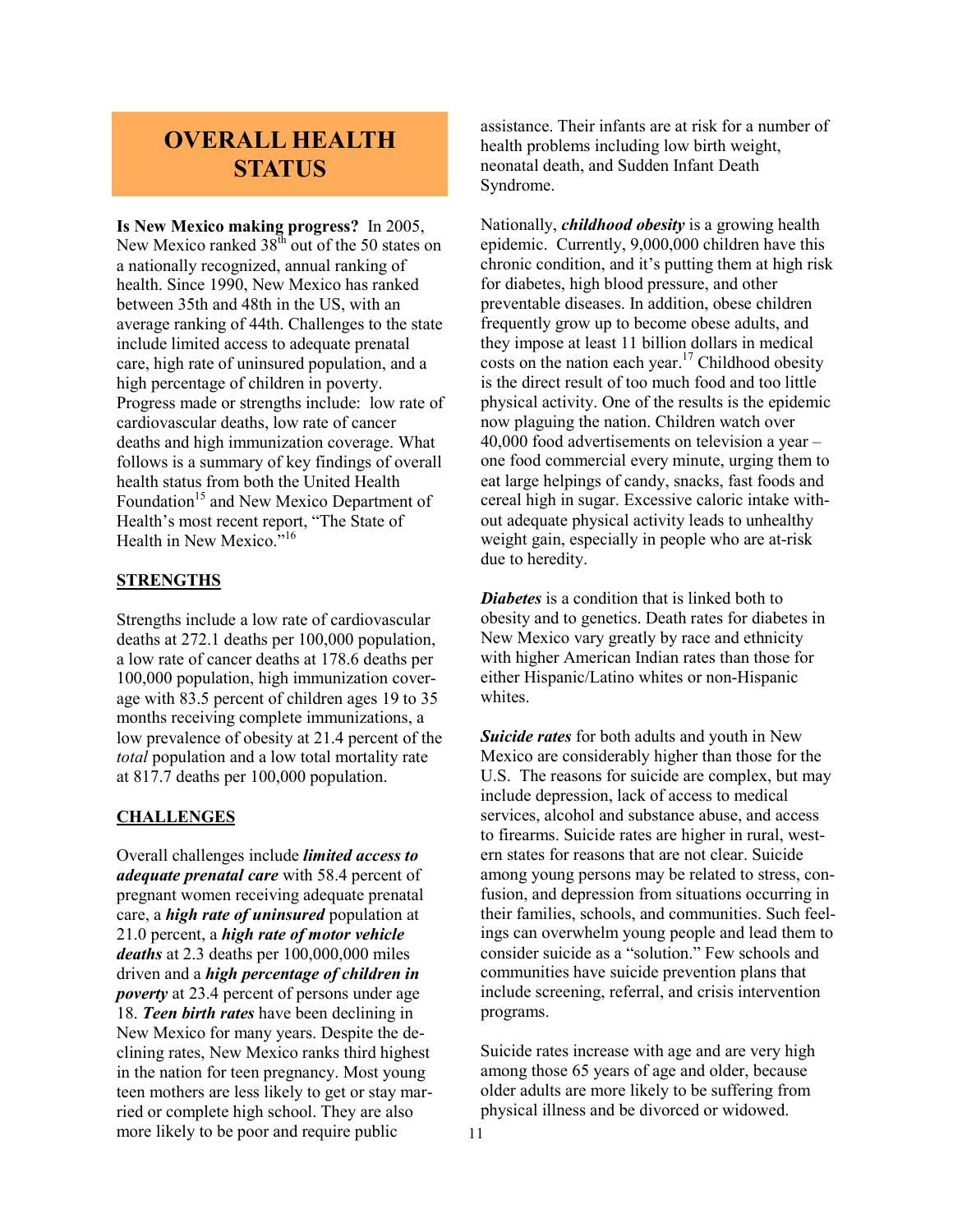#### OTHER CHALLENGES

#### Behavioral Health

According to the New Mexico Behavioral Health Needs Assessment (2002), over 400,000 individuals in New Mexico have substance abuse/dependence or mental disorders. While this number may seem high, it represents about 22 percent of the state's total population.<sup>18</sup> Each of these individuals has family members that are affected directly or indirectly by their abuse/dependence or disorder.

- Approximately 25-35 percent of those New Mexicans with substance use and/disorders will need services from the publicly funded system of care.
- It is estimated that in New Mexico, 19,025 youth and 131,112 adults (including individuals in the state's jails and prisons) have substance use disorders.

According to focus group participants,<sup>19</sup> populations most in need of additional services are:

- Children/adolescents, including infants to school age and adolescents especially females) transitioning into adulthood, $3$  and their families;
- Persons with co-occurring disorders (mental illness and substance abuse or mental illness and developmental disabilities); and
- Persons with special cultural needs (e.g., Spanish-speaking, Mexican immigrants, American Indians, etc.).
- Persons with mental illness who are in need of follow-up care after being released to the community.

There are considerable regional variations in service access and utilization patterns in New Mexico. There is no evident pattern or logic to the variations in service access and resource allocation, nor does there appear to be an explicit policy goal driving these variations. All regions have a high utilization of inpatient and residential care compared to the more desirable and effective community-based service modalities.

All five regions in New Mexico have significant unmet needs. The needs of rural areas in Region 1 (Northwest), Region 3 (Southwest) and Region 4 (Southeast) as well as the far Northeast corner of Region 2 are significantly more pronounced than the needs of urban areas surrounding Santa Fe, Albuquerque, and Las Cruces, especially when capacity to meet needs is compared to the special demographic and socioeconomic factors of each region.

Typically, mental health providers rely on government contracts for a major source of funding, despite significant cuts in recent years. As new policies further narrow the eligibility to access health and human services, it is possible that fewer public dollars will be available to support these programs. Funding provided for health and substance abuse services in New Mexico is currently inadequate to meet the behavioral health needs of New Mexico's residents. In addition, there are inadequate numbers of licensed practitioners in New Mexico as a whole, but particularly outside Albuquerque and Santa Fe.

Many of New Mexico's families suffer from high levels of divorce, physical and drug abuse and domestic violence. Children from these families suffer from severe trauma and psychological problems that are manifested in anxiety, depression, attention deficit and social interactions.

Programs that support young children's healthy mental development can reduce the prevalence of developmental and behavioral disorders that have high costs and long-term consequences for health, education, child welfare, and juvenile justice systems—and for children's futures.

A recommended funding priority would be to provide grants that address the issue of mental health, specifically:

- Regional planning involving all systems' managers and stakeholders;
- In-home and wrap-around services for children and their families, including therapeutic foster care where needed;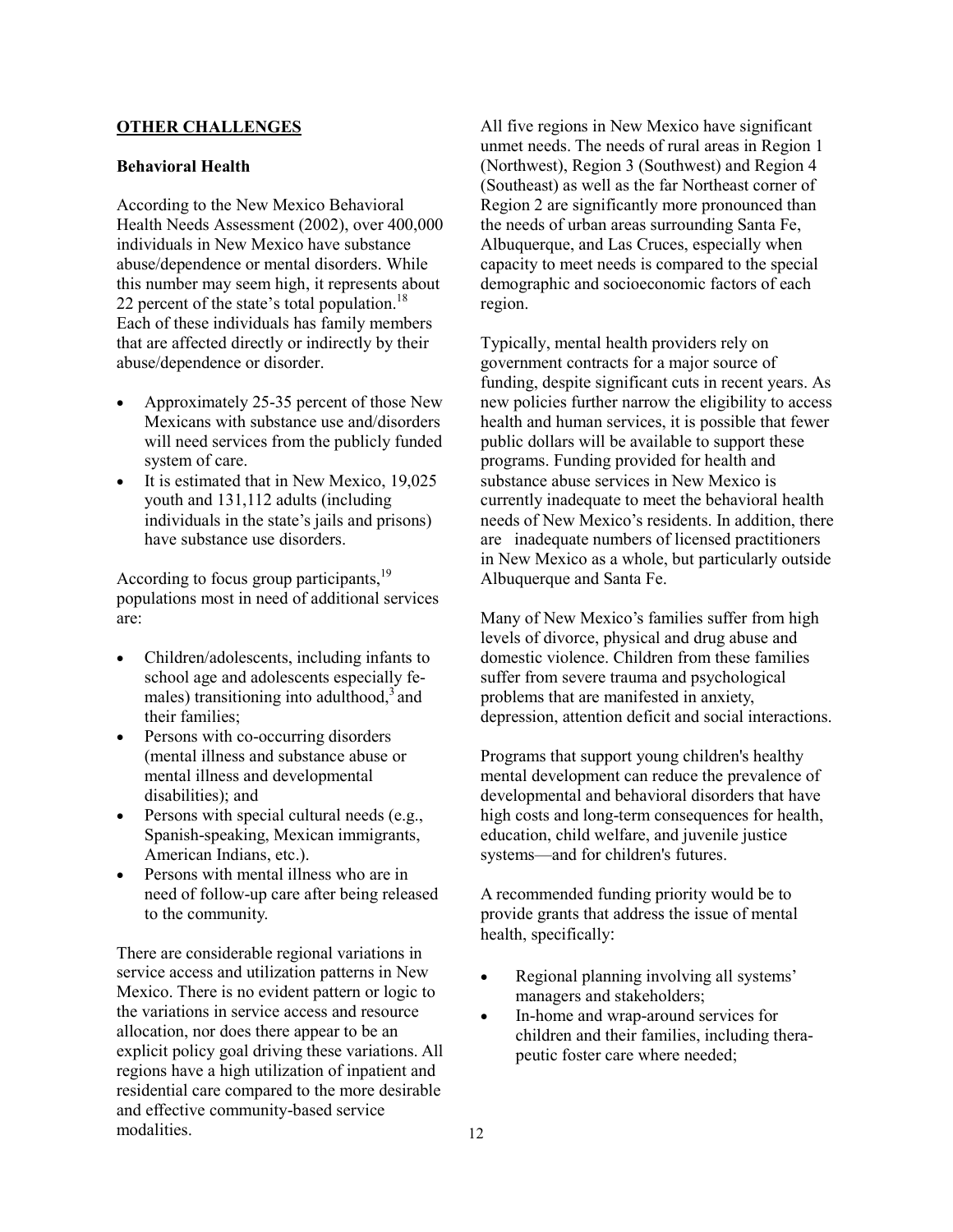- Culturally specific services for American Indians, recent Mexican immigrants, and monolingual Hispanic individuals and families;
- School-based behavioral health clinics and services.

#### Border Health

If the U.S.-Mexico border area were its own state, it would rank last in access to health care; second in death rates due to hepatitis; third in deaths related to diabetes; last in per capita income; and first in the percentage of uninsured. Environmental issues are a growing concern among New Mexico's counties bordering Mexico. The four most frequently cited issues facing these communities are water and air quality, availability of clean water, and sewage and sanitation.<sup>20</sup>

The border area has a higher shortage of health professionals than other non-border counties.

- Physicians: border rate is 60 percent lower than the non-border counties
- Nurses: border rate is 23 percent lower than the non-border counties
- Dentists: border rate is 55 percent lower than the non-border counties

The environmental health status of southern New Mexico's border region (Doña Ana, Luna, Hidalgo, Grant, Otero and Sierra counties) varies by county, with a wide range of issues impacting area residents. In many communities rapid population growth and economic development are stressing the environment. This has led to an increased concern with how the environment impacts health with the four most frequently cited issues facing these communities.

Many New Mexico border residents are not familiar with the connection between health and the environment. As a result, preventable illnesses occur because of personal behaviors that result in contamination of the environment or exposure to environmental agents.

The majority of the region relies on ground water for its domestic water needs. Many of these sources contain arsenic at levels that will not meet the newly proposed EPA standards. Long-term exposure to arsenic is known to cause circulatory system problems, gastrointestinal irritations and skin diseases such as cancer.

Border area residents perceive air quality as an issue affecting their health. In a survey of 781 residents from the six border counties, 9 percent of the participants had a family member diagnosed with asthma and 37 percent associated dust with respiratory problems.<sup>21</sup> One of the major contributors of airborne dust is from regional windstorms. These dust storms routinely cause ascendances of the EPA air quality standards for particulate matter  $(PM10)^{22}$ 

The agricultural industry in New Mexico's border counties employs a large number of farm workers to work on farms, dairies and in processing plants. This industry poses a number of hazards that put workers at risk of exposure to pesticides and other agro-chemicals, as well as injuries and sun and heat exposure.<sup>23</sup> Although there are laws in place to protect agricultural workers, there are limited resources to ensure that the laws are enforced.

In order to address community concerns and existing environmental health issues facing the New Mexico border counties, organizations working with households in Colonia communities need support for a wide variety of projects. It is recommended that Con Alma also support organizations that conduct training with local promotoras on environmental health topics.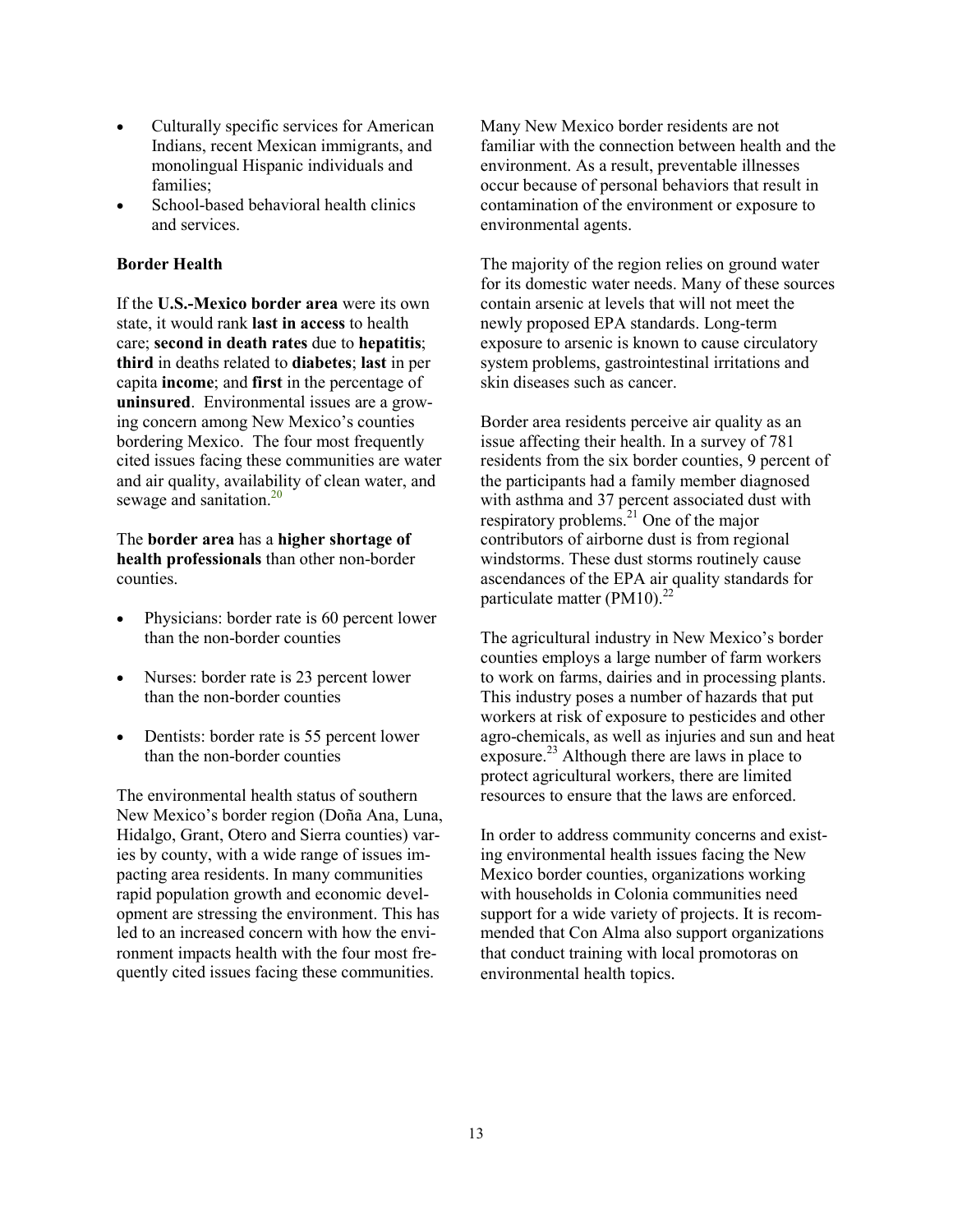### HEALTH DISPARITIES : KEY FINDINGS

Among New Mexico's public health challenges identified in this report, understanding how gender, race/ethnicity, education level and income impact health status is one of the most complex. Interactions among these can help explain why some people are healthier than others.<sup>24</sup> The following data provides key findings with respect to who is likely to suffer the greatest burden of health disparities in New Mexico: Native Americans, Hispanic/Latinos, African Americans, and Immigrant Children. The future of the health of our state will be determined to a large extent by how effectively we prioritize and respond to the health needs of our racially and ethnically diverse children today. Priorities for grantmaking should consider these health challenges within each group variation, including geographic variation and gender differences.

#### NATIVE AMERICAN

The social consequences of U.S. policies and practices of genocide, slavery and forced assimilation have created an intergenerational phenomena impacting health called historical trauma.<sup>25</sup> It has been documented that historical trauma and oppression, along with chronic under-funding of the Indian Health Services have had a detrimental impact on the health and well-being of indigenous peoples.<sup>26, 27, 28</sup> For example, studies have concluded that:

- Native Americans are 770 percent more likely to die from alcoholism, 420 percent more likely to die from diabetes and 52 percent more likely to die from pneumonia or influenza than the rest of the United States, including white and minority populations.
- Native Americans have the highest prevalence of Type 2 diabetes in the world, which is a significant threat to Native children.
- Heart disease is the number one cause of death among Native Americans. Rates of

cardiovascular disease are two times higher for Native Americans than that of the general population.

- Cancer is the second leading cause of death for Native American women and the leading cause of death for Alaskan Native woman.
- Depression is the most serious emerging health disorder in the Native American population. There are only 101 mental health professionals available per 100,000 Native Americans, compared with 173 mental health personnel per 100,000 whites.
- From 1995-2000, infant mortality was 33 percent higher among American Indian and Alaskan Native children than other children. Sudden Infant Death Syndrome (SIDS) was the leading cause of infant death among children born to American Indian and Alaska Native mothers who live in Urban Indian Health Organization service areas.

In order to gain a better understanding of the health of New Mexico's Native American population, The New Mexico Voices for Children published a special report  $^{29}$  which shows that:

- Children under eighteen represent 41 percent of the Native American population.
- Forty percent of all Native American children live under the federal poverty level. Among white, non-Hispanics, this rate is 12 percent.
- The median income of Native American families is half that of white non-Hispanics in New Mexico.
- However, 69 percent of children living on tribal land are bilingual, and of those, more than 60 percent speak English fluently.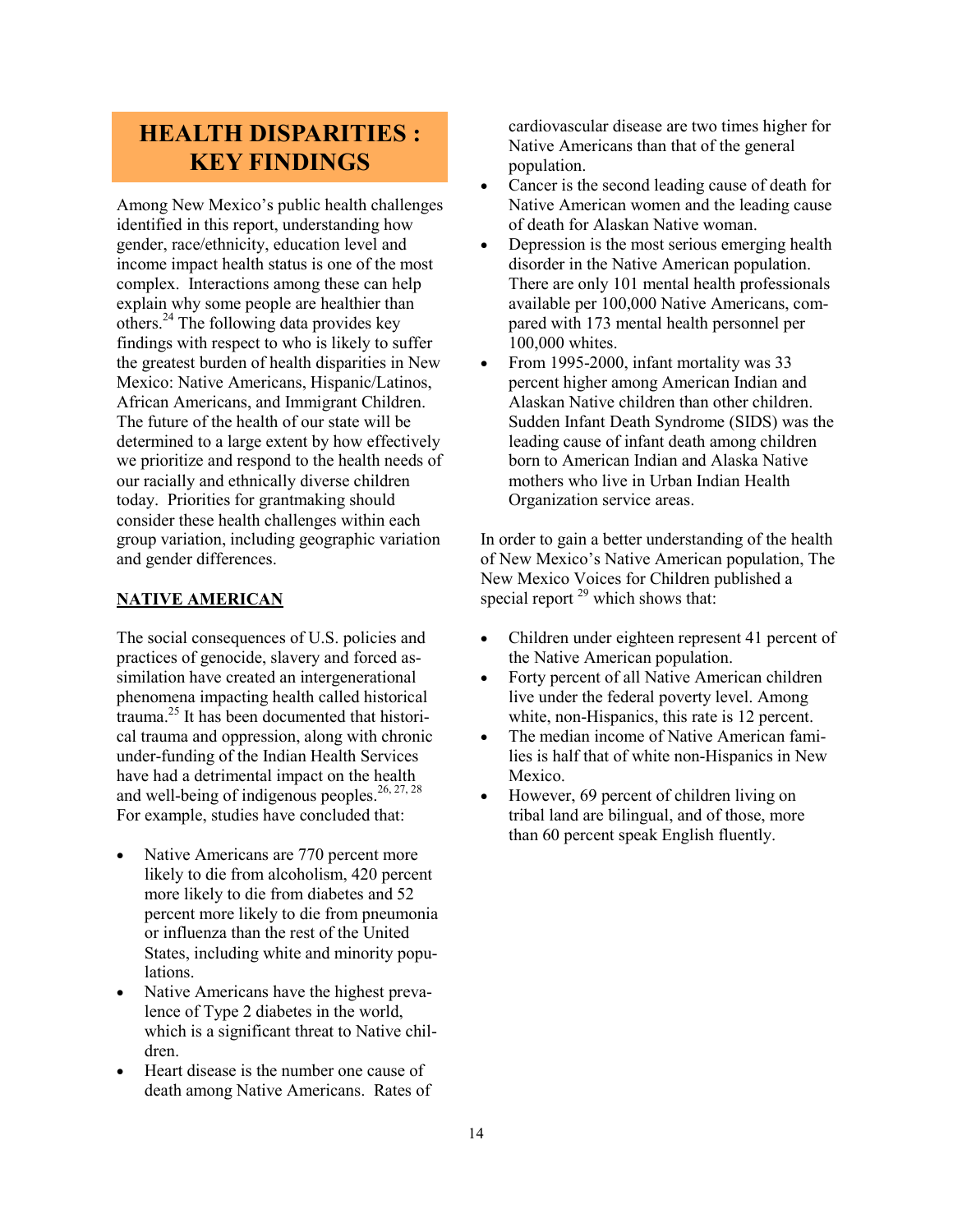Native Americans are composed of diverse sub-groups with distinct languages, customs and beliefs and are located in both rural and urban communities. Populations within tribal communities range from less than 200 individuals at Picuris Pueblo to over 67,000 people living on the Navajo Nation in New Mexico. Figure 11 shows the concentration of the Native American and Tribal communities state-wide $30$ 

#### Figure 11. Tribal Communities in New Mexico Source: NM Voices for Children



According to the New Mexico Department of Health Report which measured health disparities,  $31, 32, 33$  in general, Native Americans experience the worst rates, and white Non-Hispanics experience the best rates. Native Americans suffered the highest rates of diabetes death, pneumonia/influenza death, alcohol-related death, motor vehicle injury death, shigellosis, adolescent driving under the influence, adolescent illicit drug use, and adolescent overweight status; they also had a large increase in the adult smoking rate. Native Americans experienced the greatest disparity changes for pneumonia/influenza death and diabetes death, for which disparities increased, and hepatitis A and shigellosis, for which disparities decreased.

#### HISPANIC/LATINOS

Currently, Hispanic/Latinos/Latinos comprise over 42 percent of the New Mexico's total population. New Mexico's Hispanics<sup>34</sup> have had a unique history of colonization, which has born the mestizo culture (or mixed race) consisting of Spanish and Indigenous roots. This rich, yet tragic complexity of history dates back to the occupation of New Mexico  $35$  by the Spaniards up through contempo-

> rary economic and immigration policies and contentious U.S.-Mexico border relations.

Today, New Mexican Hispanic/Latinos choose to identify and name themselves in many ways: Hispanos or Spanish Americans, Latinos, Chicanos, Mexicanos. More recently, the state has received newcomers from Puerto Rico, Cuba and other Central American countries. Demographic factors such as per capita income, education levels, and proficiency in English vary widely among native-born Hispanics, Mexicans, Cubans, Puerto Ricans and other Latinos living in the U.S.-Mexican border area.

Research on Hispanic/Latino health status demonstrates that the more acculturated Latinos become, their health tends to get worse. This is considered the "Latino paradox" and is explained as an irony about Hispanic/Latino immigrants be-

cause, as a group, they tend to be healthier on their arrival to this country than they are after a few years of life in the United States. Thus, funding health interventions that promote the health and well-being of Hispanic/Latino communities should take these sub-cultural variations and acculturation into consideration.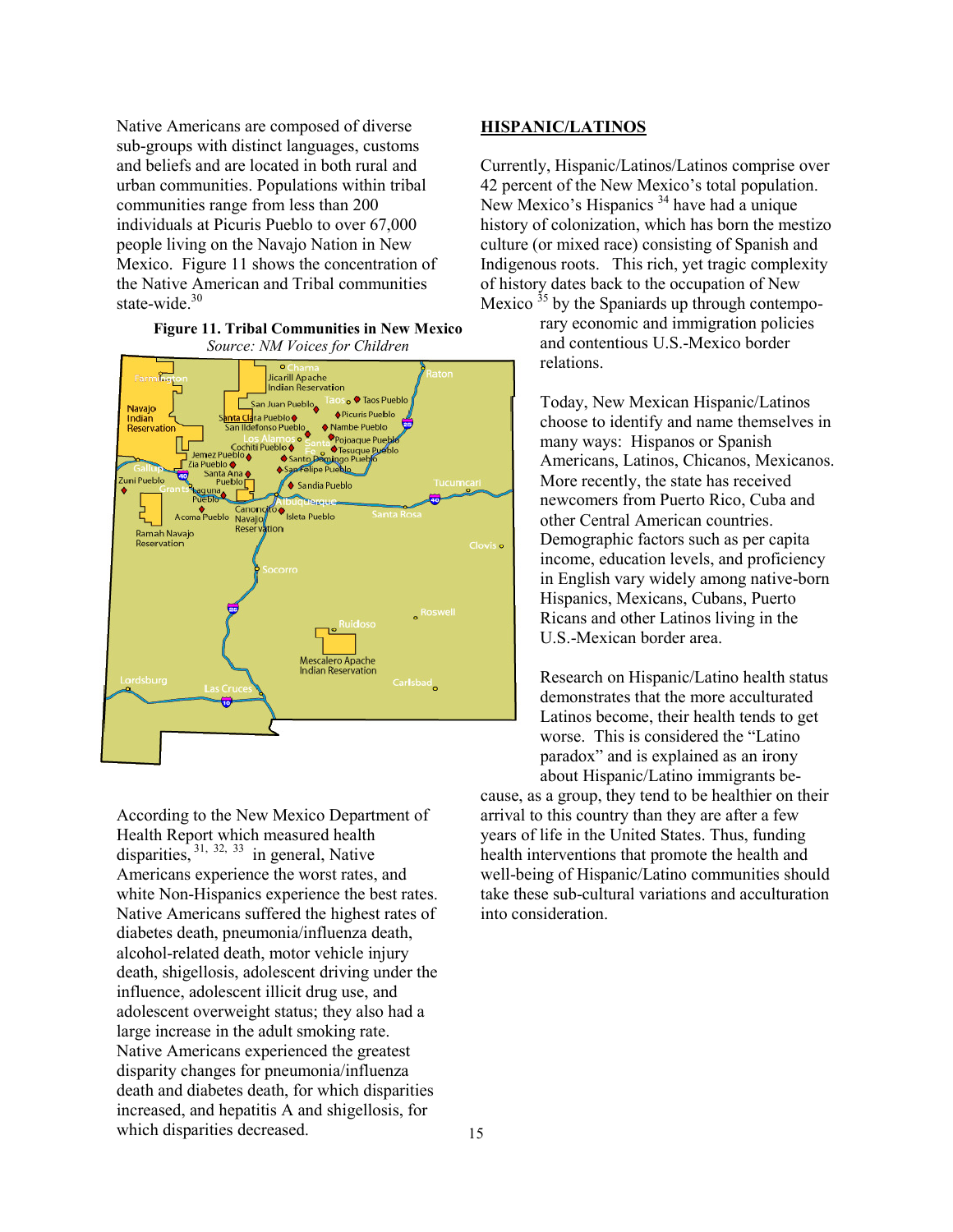Other findings demonstrate that New Mexico Hispanic/Latinos are more likely to have been born in the U.S. than Hispanic/Latinos in other parts of the country.<sup>36</sup> Over 90 percent of Hispanic/Latinos in New Mexico are native.<sup>37</sup> The following U.S. Census data shows that the Hispanic/Latino population in New Mexico is younger than the rest of the nation and that they are highly concentrated in the border region:

- Hispanic/Latino population
	- $\bullet$  in U.S.: 12.5 percent
	- in New Mexico: 43 percent
	- in NM border region: 52 percent
- Hispanic/Latino Youth population (under the age of 15)
	- $\bullet$  in U.S.: 21 percent
	- in New Mexico: 31 percent
	- in NM border region: 31 percent

Economic, educational, and health conditions for Hispanic/Latinos in New Mexico have reached a crisis point despite the fact that they comprise a large proportion of the population and contribute to the rich culture, language, history and traditions of our state.

In New Mexico from 1997-1999, 34 percent of Hispanic/Latinos were living in poverty (persons who make less than 100 percent of the Federal Poverty Level which was \$13,290 for a family of three in 1999)<sup>38</sup> as compared to 16 percent whites. New Mexico's Hispanic/ Latinos had a median family income of \$21,457 as compared to \$32,687 for whites, and \$37,035 for Blacks from 1997-1999.<sup>39</sup>

For New Mexico, improving educational support both at the college and high school level are worthwhile investments for increasing earnings, escaping poverty, and having health insurance coverage:<sup>40</sup>

• In 2000-2001, Hispanic/Latinos  $(6.7)$ percent) had the highest dropout rate of all ethnic groups in grades nine through twelve, followed by Native Americans (5.9 percent), African Americans (5.2 percent), whites (3.6 percent), then Asians with the lowest rate  $(2.4 \text{ percent})$ ;<sup>41</sup>

- In grades seven and eight, Hispanic/Latinos had the third highest dropout rates (0.9 percent) with Black children the highest (1.2 percent), and Native American second highest (1.1 percent); $42$  and
- Educational attainment for the 25 year + population that identified as Hispanic or Latino in New Mexico (2000 Census) was: $43$ 
	- 18.3 percent with less than ninth grade;
	- 17.3 percent ninth to twelfth grade, no diploma;
	- 30.2 percent high school graduates;
	- 18.8 percent with some college, no degree;
	- 4.6 percent associates degree;
	- 6.9 percent Bachelor's degree; and
	- 4.0 percent with graduate or professional degree.

New Mexico's Health Status Disparities report found that "white Hispanics had the poorest perception of health and the highest rates of teen birth, drug-related death, firearm injury death, Chlamydia, and binge drinking.<sup>44</sup> They experienced the greatest disparity increases for teen births and hepatitis B, and the greatest disparity decrease for smoking." $45$ 

#### AFRICAN AMERICAN

In New Mexico, the African American population is relatively small, comprising only two percent of the total populace. Despite their size, the African American community faces strong patterns of discrimination. The following data is from a special report on African American Children by the New Mexico Voices for Children.<sup>46</sup>

African American children are approximately 2 percent of all children in New Mexico. Only four counties have higher figures. In Curry County, 8 percent of children are African American, in Bernalillo and Lea counties, the figure is 5 percent, while in Otero County 4 percent of all children are African American. In 2000, 21 of 33 counties had fewer than 100 African American children.<sup>47</sup>

• This includes counties with the following towns: Deming, Espanola, Gallup, Las Vegas, Los Alamos, Silver City, Socorro, and Taos.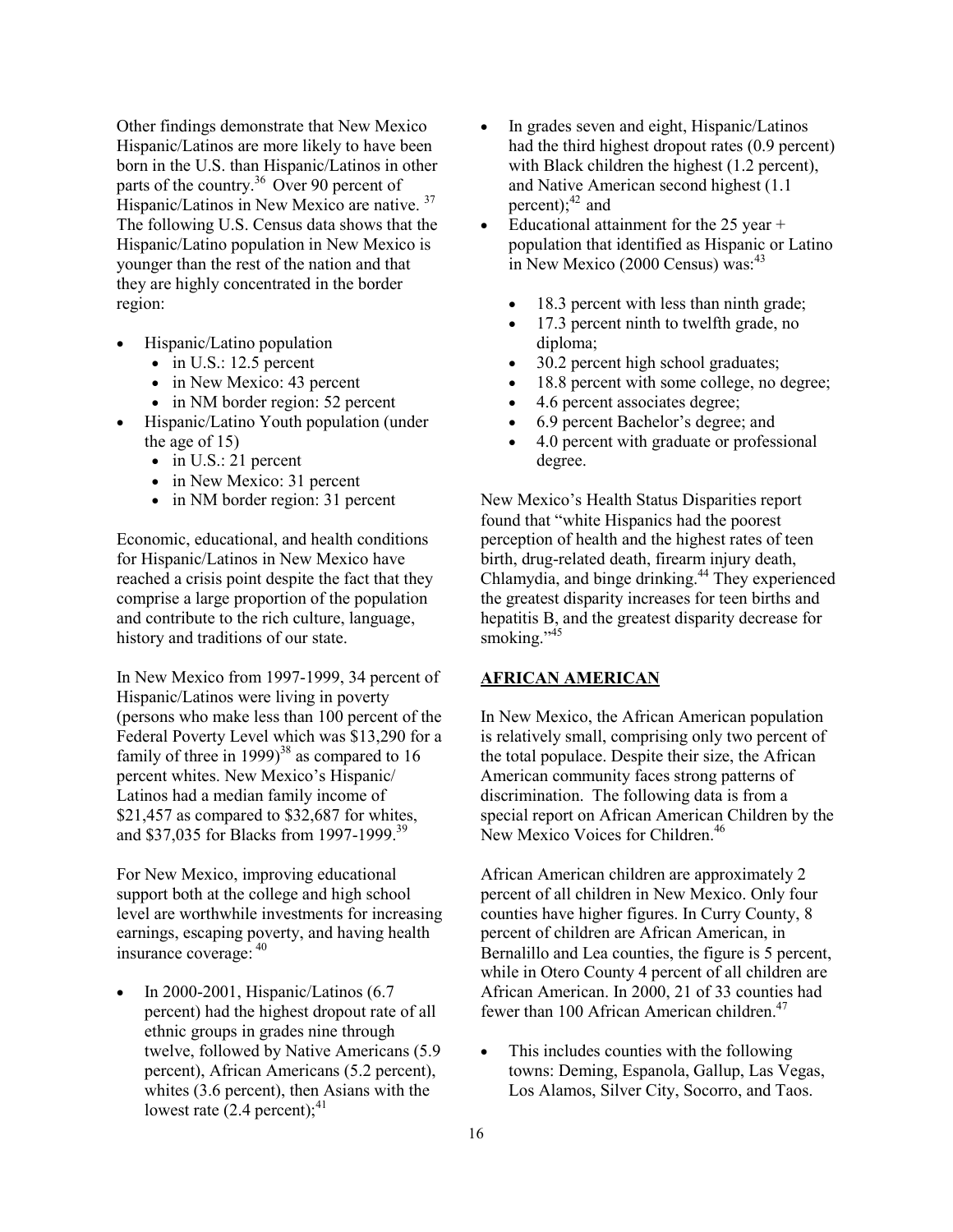- Thirty-three percent of African American children live in poverty, but only 8 percent of families receive Temporary Assistance for Needy Families (TANF).
- Fifty-nine percent of African American children live under 200 percent of poverty, as compared to thirty-three percent of white children in New Mexico.<sup>48</sup>

Figure 12. Source: NM Voices for Children



African American mothers work longer hours for less pay than all other mothers in New Mexico. Poverty levels remain high for African American families despite substantial hours of work.

African American babies face the highest infant mortality levels in New Mexico.

Figure 13. NM Infant Mortality by Race/Ethnicity Source: NM Voices for Children **Infant Mortality** 



The death rate for African American males is 14.3 per 1,000 live births, while the female death rate is 12.0 per 1,000 live births in New Mexico. The lowest rate is found among Hispanic/Latina females, at 4.0 per 1,000 births.<sup>49</sup>

#### CHILDREN OF IMMIGRANTS

Compared to other states, New Mexico has a lower population of "undocumented persons." The estimated number of undocumented immigrants in New Mexico in 1996 was 37,000 and  $40,000$  in  $2001$ .<sup>50</sup> Over three-fourths

(78 percent) of the immigrants admitted to New Mexico are from Mexico.

In 2000, at least 19,442 New Mexico children, or only 4 percent of all children, were foreignborn (that is, born outside of the U.S.) Eighty-three percent of immigrant children were Hispanic/Latino. Fourteen percent of foreign-born children are naturalized citizens and 86% are not US citizens. Forty-four percent of immigrant children are linguistically isolated as compared to 16 percent whites. $\frac{3}{5}$ 

Seventy-three percent of New Mexico's immigrant children are of Mexican ancestry. Roughly 1 percent of immigrant children trace their ancestry to Central America and 1 percent traces their ancestry to South America. Another 7 percent of New Mexico's foreignborn children are Hispanic/Latinos of "other Spanish" ancestry. New Mexico's Asian immigrant children represent a diverse array of ancestries including Vietnamese, Korean, and Indian. Thirty-five percent of Asian immigrant children in New Mexico are Chinese.<sup>52</sup>

Eighty-nine percent of all immigrant children in New Mexico live with one or both parents. Nearly three-fourths (73 percent) live with two parents. Over eighty percent of children living with their parents have at least one working parent.

Families with a foreign-born Hispanic/Latino householders are more than twice as likely to be in poverty as those with a native-born householder.  $53$  Yet, despite the fact that most parents of immigrant children work, 42 percent of New Mexico's foreign-born children live in poverty.

#### Figure 14. Source: U.S. Census & NM Voices for Children

Foreign Born Children in New Mexico (2000)



17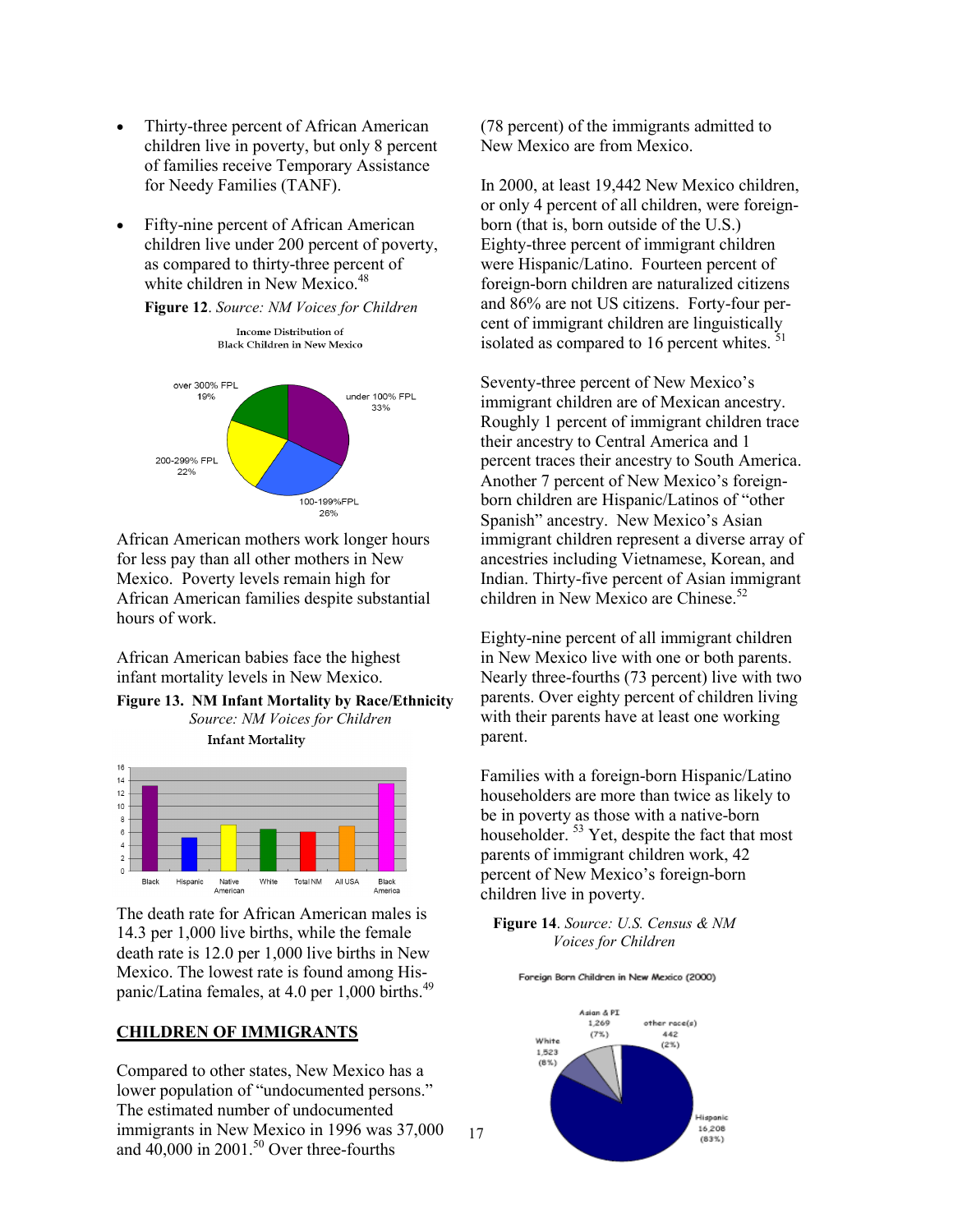Accessing and paying for health services (preventative, specialty care, follow-up treatments, and hospitalizations) have become more problematic for immigrant families after the welfare reform <sup>54</sup> which created a bar on immigrants' access to Medicaid at the federal, state and local levels.<sup>55</sup> Local providers and advocates in New Mexico have reported that the new restrictions on federal and state health care benefits have exacerbated existing barriers in New Mexico.<sup>56</sup> As a result, immigrants delay seeking care until their problems become emergent and more expensive to treat.

Policies that deny health care and public benefits to non-citizens are likely to have broad spillover effects on citizen children who live in the great majority of immigrant families with mixed status. Denying health care to immigrant adults may diminish health outcomes for U.S. citizen children. According to an issues brief by New Mexico Voices for Children "Parents who obtain preventative healthcare for themselves are more likely to procure preventative care for their children.<sup>57</sup> Furthermore, if children have health insurance but their parents do not, they are less likely to receive preventative care than are children in families in which both children and adults are insured." Emergency care remains a regular source of care for many of those who have no regular physician and no health insurance, and they delay care due to real fears of deportation and language and cultural barriers.<sup>58</sup>

# HEALTH SYSTEMS ISSUES

The service needs of multicultural populations are of national and local interest, particularly because of the documented pattern of health care service inequities and potential negative consequences of these inequities for these populations. If, when, and how health care is delivered determines a person's health and well-being across the life-span.

When the health delivery system is lacking in many areas, the overall health of the public is compromised and the costs are greater. Lack of health insurance, access to preventative services (i.e., Cancer screening, regular dental check-ups), availability of primary and specialty health providers (doctors, nurses), affordable health care and products (i.e. prescription drugs), and culturally and linguistically appropriate services are critical determinants of health and well-being. When the system lacks, the health of the people suffer.

#### Insurance Coverage

According to the most recent figures available from the U.S. Census Bureau, nearly 46 million Americans - including more than 8 million children -have no health coverage. In New Mexico alone there are nearly 400,000 residents living without health insurance. The Institute of Medicine estimates that nearly 50 people die each day because they are uninsured and cannot get the medical care they need.

The lack of health insurance coverage continues to be a growing public policy problem with serious negative consequences and economic costs not only for the uninsured themselves but for their families, the state they live in and the whole country.<sup>59</sup> Adequate access to health care services can significantly influence health care use and health outcomes. Without coverage, the uninsured (whether children, pregnant women, or other adults) received fewer services than their insured counterparts or no care at all.<sup>60</sup> Nationally and in New Mexico, racial and ethnic minority groups are much more likely than non-Hispanic whites to be uninsured, and are less likely to have job-based health insurance coverage. The U.S. Census estimates that 79 percent of New Mexicans had private or government health insurance coverage in 2004 and 21 percent did not have insurance coverage. In the U.S. 84 percent of all people were insured and 15.7 percent were uninsured. This ranks New Mexico as having one of the highest percent of uninsured in the Nation.

• The New Mexico Human Services Division (NMHSD) and Insure New Mexico! Council conducted a Household Survey in Fall 2004 and found the following about the uninsured: <sup>61</sup>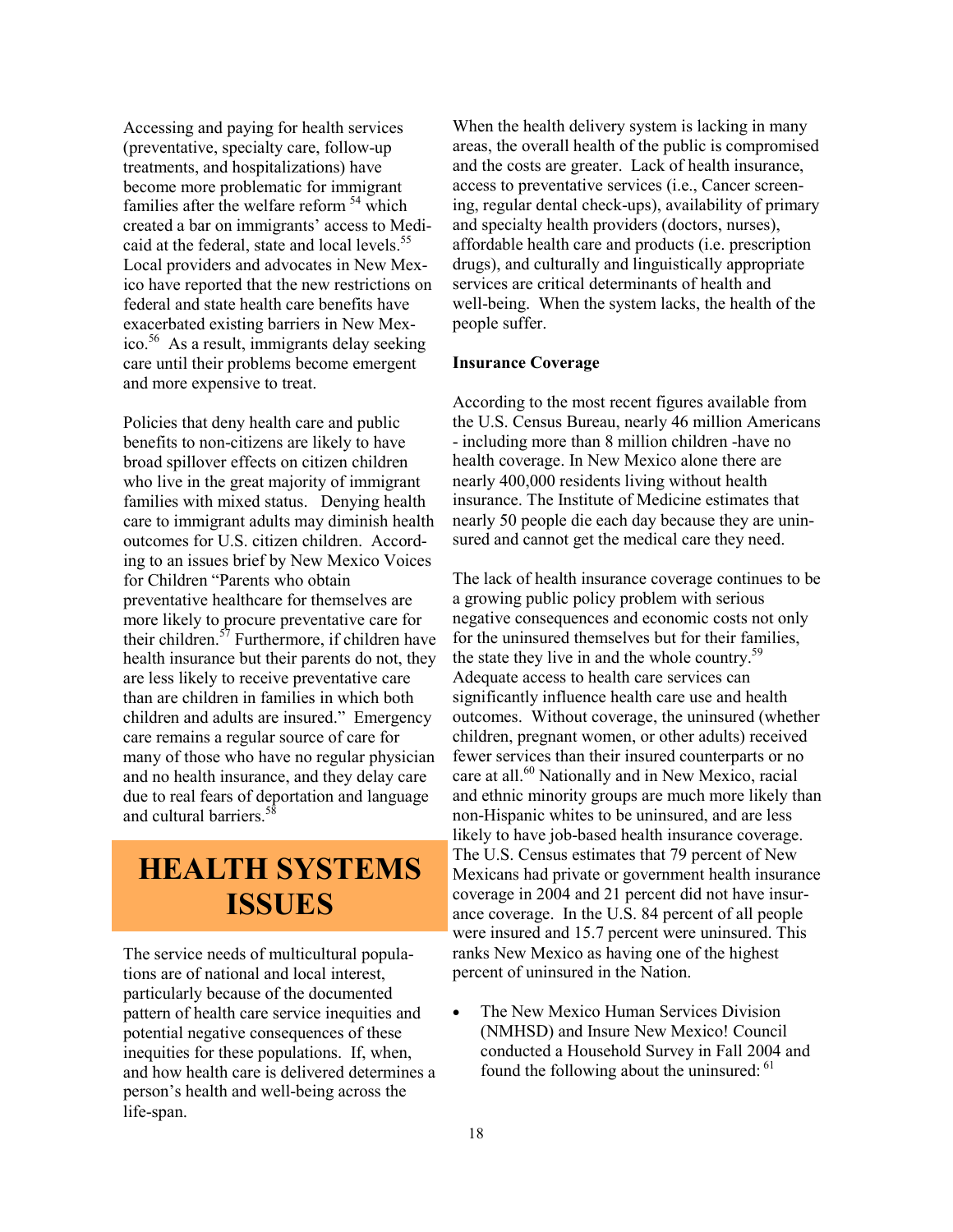- Household income is a significant predictor of the likelihood that people will have health insurance. Among people residing in households below the poverty line, 34 percent do not have insurance. Among people who reside in households earning 185 percent of the federal poverty level, 30 percent do not have health insurance. Only 6 percent of the people residing in high-income households do not have health insurance.
- The age group most likely to have no health insurance is adults between the ages of 18 to 24, followed by adults between the ages 25 to 34. Thirty-one percent of adults18 to 24 years old and 29 percent of adults 25-34 years old do not have insurance. Children are more likely than young adults to have insurance primarily because many children are covered by Medicaid/ **SCHIP**
- The education level of adults is a major predictor of whether they have access to health insurance coverage. For example, of the uninsured population, 39 percent have only some high school, while 9 percent are college graduates.
- Native Americans are least likely to have health insurance, although many Native Americans receive free/low cost health care from the Indian Health Service (IHS). Hispanic/Latinos are much less likely to be covered by a health plan than Anglos/whites. Specifically, 28 percent of Native Americans do not have health insurance, 23 percent of Hispanic/Latinos do not have health insurance and 11 percent of non-Hispanic whites do not have health insurance.
- People residing in the rural areas of the state are less likely to have health insurance than are city dwellers. Insurance penetration is lowest in the southern (one-third of Hispanic/Latinos lack insurance) and northwestern (nearly one-quarter of all residents lack insurance) parts of the state.

The Northwestern part of the state is disproportionately Native American. Among the uninsured, 41 percent work multiple part-time jobs.

#### NATIVE AMERICANS

In another study conducted by the NMHSD and Insure New Mexico! Council found there are many financial, logistical, or cultural reasons why enrollment rates are not higher among this population.<sup>62</sup> The following barriers to obtaining health insurance were identified by participants of eight focus groups:

- *Cost*. Low wages among Native Americans compounded by out-of-pocket monthly premiums and/or deductibles and co-pays make health insurance unobtainable for many.
- IHS Connection/Federal Trust Responsibility. High quality health care through IHS is an entitlement as promised by the federal government. This leads to the perception that health insurance lacks value because medical care is provided by IHS at no cost to the patient.
- *Cultural Barriers*. The concept of insurance engenders a form of thinking that may have a causal impact on the future, i.e., by purchasing health insurance, one is creating a negative energy that will cause an accident or illness to occur.
- Trust. This element is two-pronged: fear of trusting that the insurance company genuinely cares about the patient and fear of being mistreated by a non-IHS facility.
- *Age*. Healthy young people do not see the need to spend money on health insurance they feel they are highly unlikely to need.
- *Bureaucracy*. It is perceived that accessing care is too cumbersome, i.e. making appointments and choosing a doctor from a directory.
- Understanding Insurance. There is a lack of awareness and understanding of how health insurance works, in addition to the perception that health insurance has too much fine print and paperwork.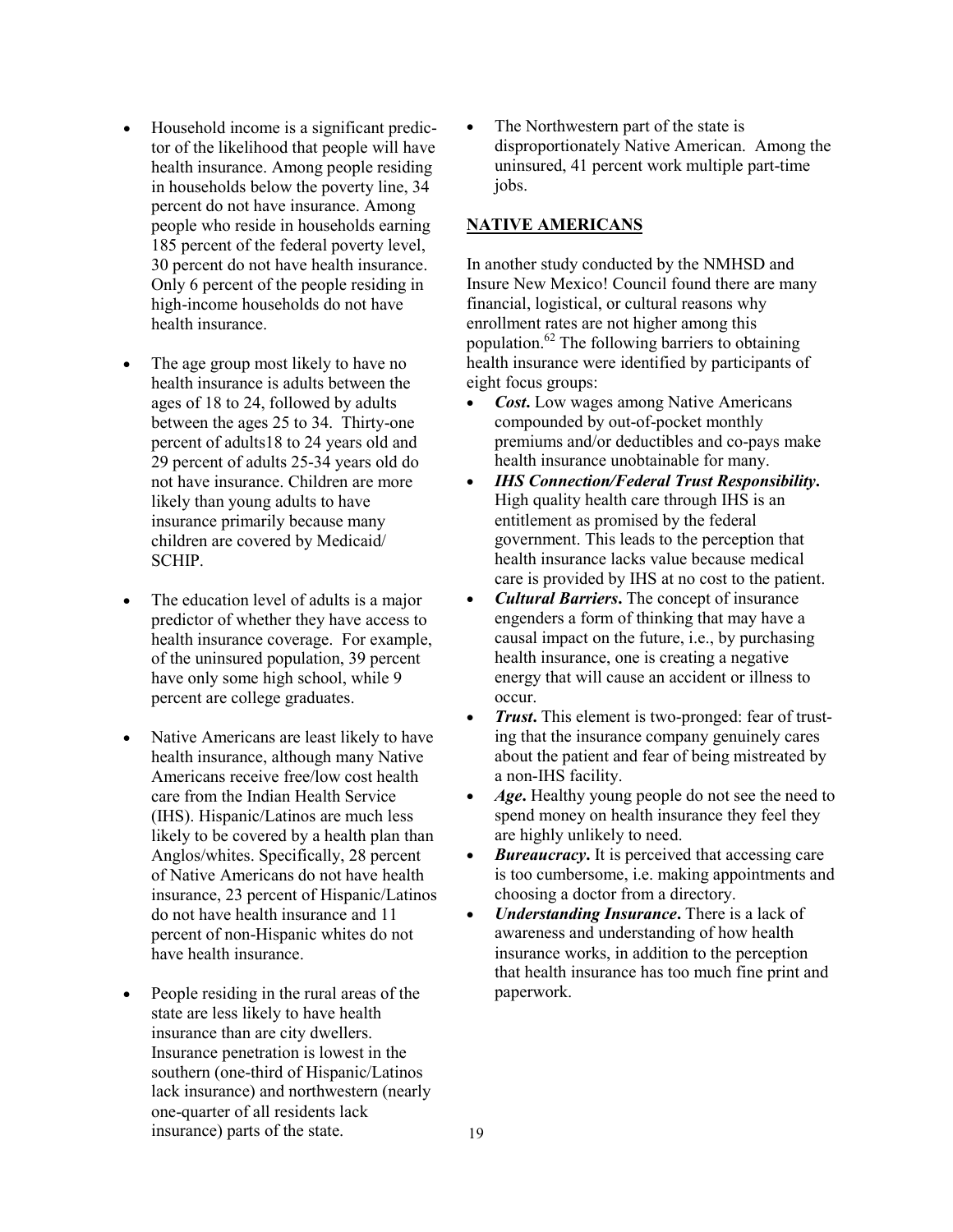• Lack of Education and Outreach by Insurance Companies. Direct mail and large formal forums were perceived as ineffective for a population that prefers direct face-to-face education. Focus group participants recommended one-onone education and providing information in Native languages.

#### New Mexico Voices for Children

According to a national report, lack of health insurance coverage is the most important factor to explain the differences in the health status of African Americans and Hispanic/ Latinos as compared to Anglos. $^{63}$ 

Children of color have less access to primary medical care than do white children. People of color, in general, are less likely to have health insurance or to receive immunizations, routine cancer screenings and regular checkups.

Figure 15. Source: NM Voices for Children**Percent of all Medicaid Enrollees** under Age 21 by Race/Ethnicity



#### Health professional shortage areas & workforce supply

Historically, African Americans, Native Americans, Hispanic/Latinos were banned from most of the nation's health professions schools. For example, African Americans health care professionals, including nurses, physicians and dentists, primarily received their education from all-black schools. Racial segregation in the education and training of health professionals was present up until the civil rights era. Even as late as 1956, two years after the Brown vs. Board of Education decision that called for desegregation of the public school system, 7 out of 10 hospital administrators were opposed to integrating hospitals.

New Mexico shares this history and is facing a serious shortage of trained, culturally competent health professionals. Research has shown that a more diverse health workforce can improve access to health care services for underserved minority populations since minority providers typically provide more care for the poor and uninsured and practice in more areas with shortages of providers. Rural, geographically remote Hispanic/Latino and Native American communities in New Mexico experience some of the most significant health disparities in the nation.

New Mexico is one of the most racially and ethnically diverse states in the nation, but this diversity is not reflected among the health care workforce. The health and wellness of underserved people of color is adversely affected by the shortage of diverse health professionals. Having health professionals reflective of the ethnic communities they serve can increase the comfort level of patients and increase the likelihood that their cultural and linguistic needs will be met.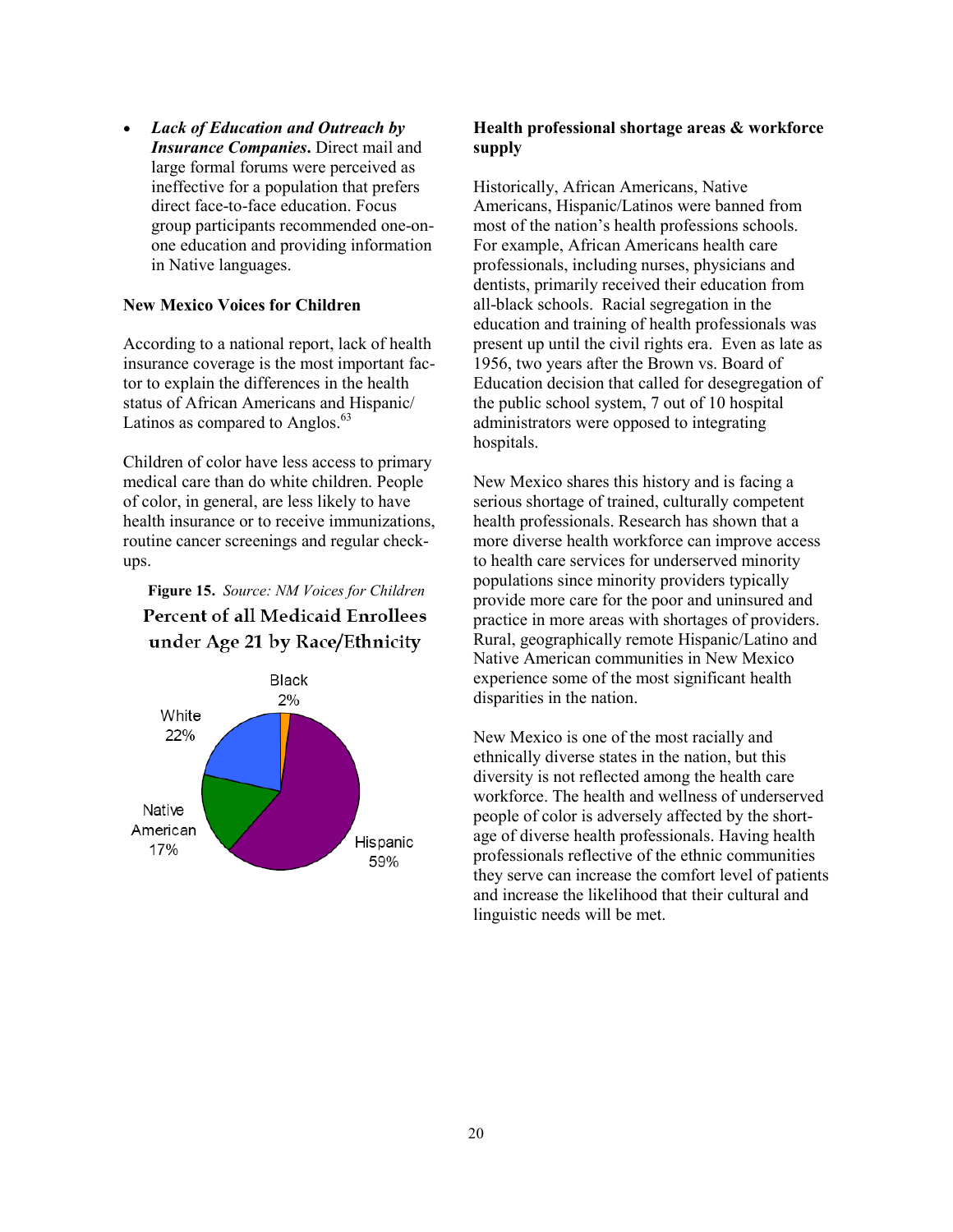Statistics reveal that minority health professionals are more likely to practice in shortage areas, yet the relatively small number of Hispanic/Latinos and Native American students entering health programs makes recruiting and retaining Hispanic/Latinos and Native American health professionals a daunting challenge. Increasing the supply of qualified Hispanic/Latino and Native American health workers is an important strategy for underserved communities to access quality, culturally competent health services.

Recently, more efforts have been made at the state and university level to increase the number and diversity of health professionals serving our communities. Despite these efforts, New Mexico continues to suffer from an overall shortage of health professionals. The Health Policy Commission conducted a Physician Supply survey  $64$  in 2002 and found that of the state's 6,275 actively licensed allopathic and osteopathic physicians in 2002, only about half, excluding residents, are engaged in active practice in New Mexico. While 79 percent of practicing physicians reported no significant practice changes in the next 12 months, 21 percent reported that they were planning to make significant changes by retiring, leaving the state to continue their practice, reducing patient care hours or relocating to another part of the state.

The total number of New Mexico physicians per 1000 population (1.69) significantly lags behind the national benchmark (2.42). Of the 2,179 survey respondents actively practicing in New Mexico, 73 percent (1,583) are non-Hispanic white, 10 percent (212) are Hispanic/Latino, 6 percent (124) are Asian or Pacific Islander, 2 percent (35) are African American, 1 percent (19) are Native American or Alaskan native and 9 percent (206) did not answer.

A 2005 Study on the Impact of Nurse Staffing and Retention Issues on Workforce Development found that:  $65$  "It is well documented that New Mexico, along with the entire United States, is in the midst of a nursing shortage that will worsen by the year 2020." In a 2002 report, Projected Supply, Demand and Shortages of Registered Nurses: 2000-2010, the US Department of Health and Human Services' Health Resources and Services Administration (HRSA) predicts that the national nursing shortage will grow by 20 percent.

- Over 41% of New Mexico's RNs and 43 percent of LPNs are over the age 50, which is older than the national average of 46.2 years. This indicates that 43 percent of the workforce may need to be replaced over the next 15 years. Additionally, due to the growing elderly population, more nurses will be needed.
- Approximately 91 percent of the New Mexico nurse workforce is currently employed in nursing either full or part-time. The latest national data available, released by HRSA in 2002 for 2000, reported that 81.7 percent of nurses were employed in the nursing field.
- The 2002-2012 Occupational Outlook projections from the New Mexico Department of Labor (2004) predicts that the state will need an additional 4,520 RNs and 680 LPNs by 2012.

Efforts to increase the nursing workforce meets the mission of Con Alma by increasing patient access to health care through school nurses, maternal-child nurses in public health, home care, long-term care and acute care for the indigent and culturally diverse populations.

#### Linguistic & Cultural Access

Language problems are one of the leading barriers to accessing and utilizing health care services among Hispanic/Latinos.<sup>66, 67, 68</sup> Studies that examine the relationship between language and health care find that Spanish speakers are less likely than Englishspeaking Hispanic/Latinos to have a usual source of health care. Effective communication between patient and provider remains a barrier for language minorities despite federal laws, such as Title VI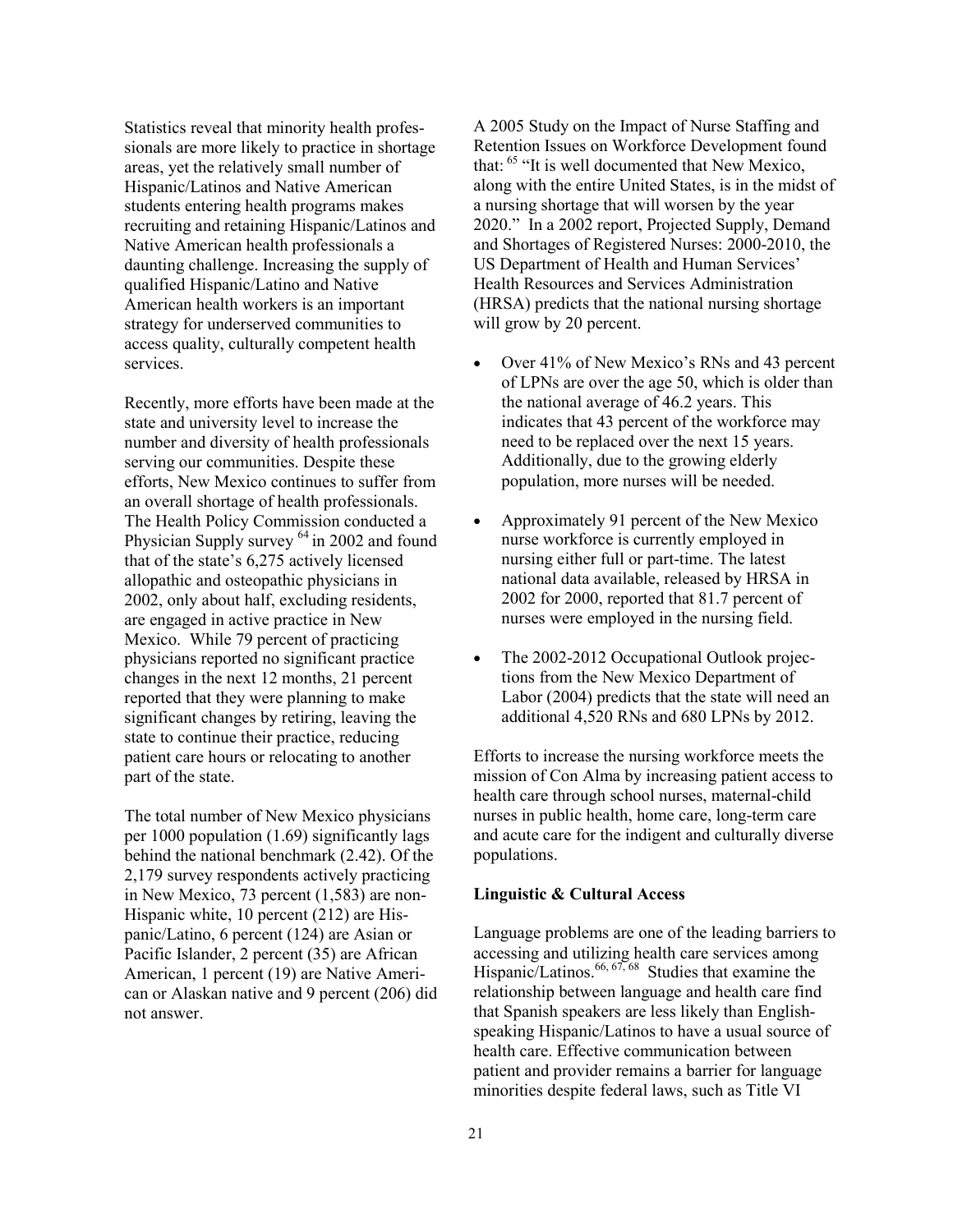Policy Guidance (Title VI Prohibition Against National Origin Discrimination as it Affects Persons with Limited English Proficiency, 2000) which require government funded programs or services to ensure meaningful access to health and social services to persons with Limited English Proficiency (LEP).

There are other health professional competencies that when lacking may inhibit access and the quality of care delivered such as: understanding of special health needs of Hispanic/ Latinos across the life-span, cultural differences in lifestyle, knowledge of traditional medicine practices, variations in help seeking behaviors, awareness of behavioral health needs, and regional differences among Hispanic/Latino sub-populations.

In New Mexico, 63.5 percent of persons five years and older speak only English at home.<sup>69</sup> This was the 2nd smallest percentage among the 50 states and the District of Columbia. Only California had a smaller proportion. Nationally, 82.1 percent spoke only English at home. The Census 2000 questionnaire allowed those respondents that reported speaking another language to indicate how well they spoke English. In New Mexico, 11.9 percent spoke a language at home and spoke English less than "very well." This is the 5th highest percentage in the country and compares to 8.1 percent for the nation as a whole.

#### Figure 16. Language Spoken at Home in 2000 Percent of Persons 5 Years & Over By Language & Ability to Speak English - New Mexico and U.S. Source: U.S. Census



22

#### Health Care Financing

Federal budget cuts and the devolution of authority to finance health care has become a burden to the state of New Mexico. The economic consequences to the safety-net providers and especially to the communities they serve which are primarily racial and ethnic minorities are devastating. This section provides data on the growth in health care expenditures and Medicaid, increased uncompensated health care costs, and budget cuts to the Indian Health Services.

#### HEALTH EXPENDITURES 2002

In 2002, the estimated cost of providing health care to New Mexicans was \$7.8 billion. Approximately 75 percent of health care expenditures were publicly financed (\$5.8 billion).<sup>70</sup> Figure 17 shows expenditures for health care services by payer source for calendar year 2002. Approximately 75 percent, or \$5.8 billion, of the health care expenditure was publicly financed and 25 percent, or \$1.9 billion, was privately financed (Figure 17). This estimate is consistent with the 2004 study "Government Financed Healthcare in New Mexico,"<sup>71</sup> which also found that in 1999, three quarters of New Mexico's \$6 billion health care expenditure was publicly financed. Compared to another estimate made in 1996,  $^{72}$  the portion that government contributed to New Mexico's health care spending was 51 percent. This represents a 7.8 percent annual growth rate in government-financed health care. $^{73}$ 

#### Figure 17. New Mexico Health Care Spending in



Where it came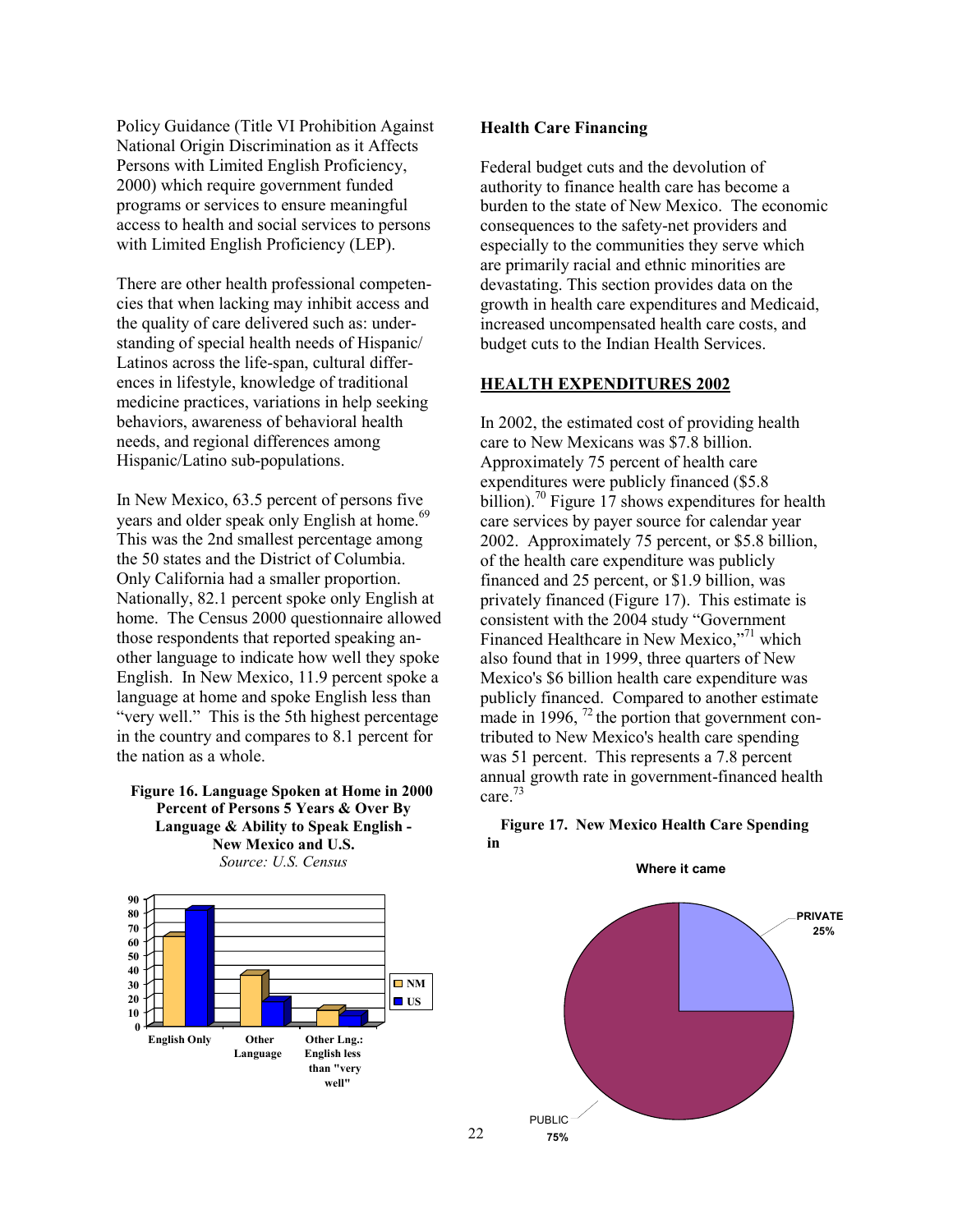Of the \$7.8 billion in health care expenditures in 2002, the federal government paid \$4.97 billion or 64 percent. Total state and local spending was approximately \$872 million, or 11 percent. Of the \$778 million (10 percent) contributed by state government, \$432 million came from the state Medicaid share and \$293 million from the Department of Health. Counties covered about one percent of health care costs, or \$94 million. Of the \$1.9 billion contributed from private sources, 54 percent (\$1.1 billion) was paid by fully insured plans and 38 percent (\$741 million) was paid by self-insured plans.<sup>74</sup>

Figure 18 shows that in 2002, the largest percentage of spending – almost 29 percent, or \$2.2 billion - went to other health care services, which includes ambulatory health care services (except offices of physicians, dentists and other health practitioners), outpatient care centers, medical and diagnostic laboratories, and other services that were not uniformly categorized by the New Mexico County Indigent Fund and Corrections Department.<sup> $75$ </sup> The second-largest category covered insurance agencies, brokerages and other insurance-related activities at 25 percent (\$1.9 billion). Included in this category is the full amount expended to pay insurance claims for 2002. Hospitals accounted for 20 percent (\$1.5 billion) of the health care spending, followed by home health care services at 9 percent (\$692 million), offices of physicians, dentists and other health practitioners at 8.4 percent (\$653 million), nursing and residential care facilities at 3.9 percent (\$303 million), behavioral health at 3.1 percent (\$241million) and prescription drugs at 2.7 percent  $(\$212 \text{ million})$ .<sup>76</sup>

#### Figure 18. New Mexico Health Care Spending in 2002: Where it Went



#### INDIAN HEALTH SERVICES

Of the \$7.8 billion spent on health care in New Mexico in 2002, \$228.2 million came from the Indian Health Services to the Albuquerque and Navajo Area offices.<sup>77</sup> Chronic under-funding of American Indian and Alaska Native health care by the federal government has weakened the capacity of the Indian Health Service, tribal governments and the urban Indian health delivery system to meet the health care needs of the American Indian and Alaskan Native population. The Indian Health Service (IHS) per capita expenditures for American Indians and Alaskan Natives are half of what is spent for Medicaid beneficiaries, a third of that spent by the Veterans Administration, and half of what the federal government spends on federal prisoners' health care.<sup>78</sup>

As of March 2006, Congress has still failed to reauthorize the Indian Health Care Improvement Act (IHCIA) which would make a series of improvements to the Indian health care delivery system.<sup>79</sup> The Department of Justice has an issue with provision of health care to Urban Indians expressing that Urban Indians are not included in the definition of what constitutes an "Indian" for the purposes of receiving care from health clinics, so would not face equality challenges as do federally recognized tribes.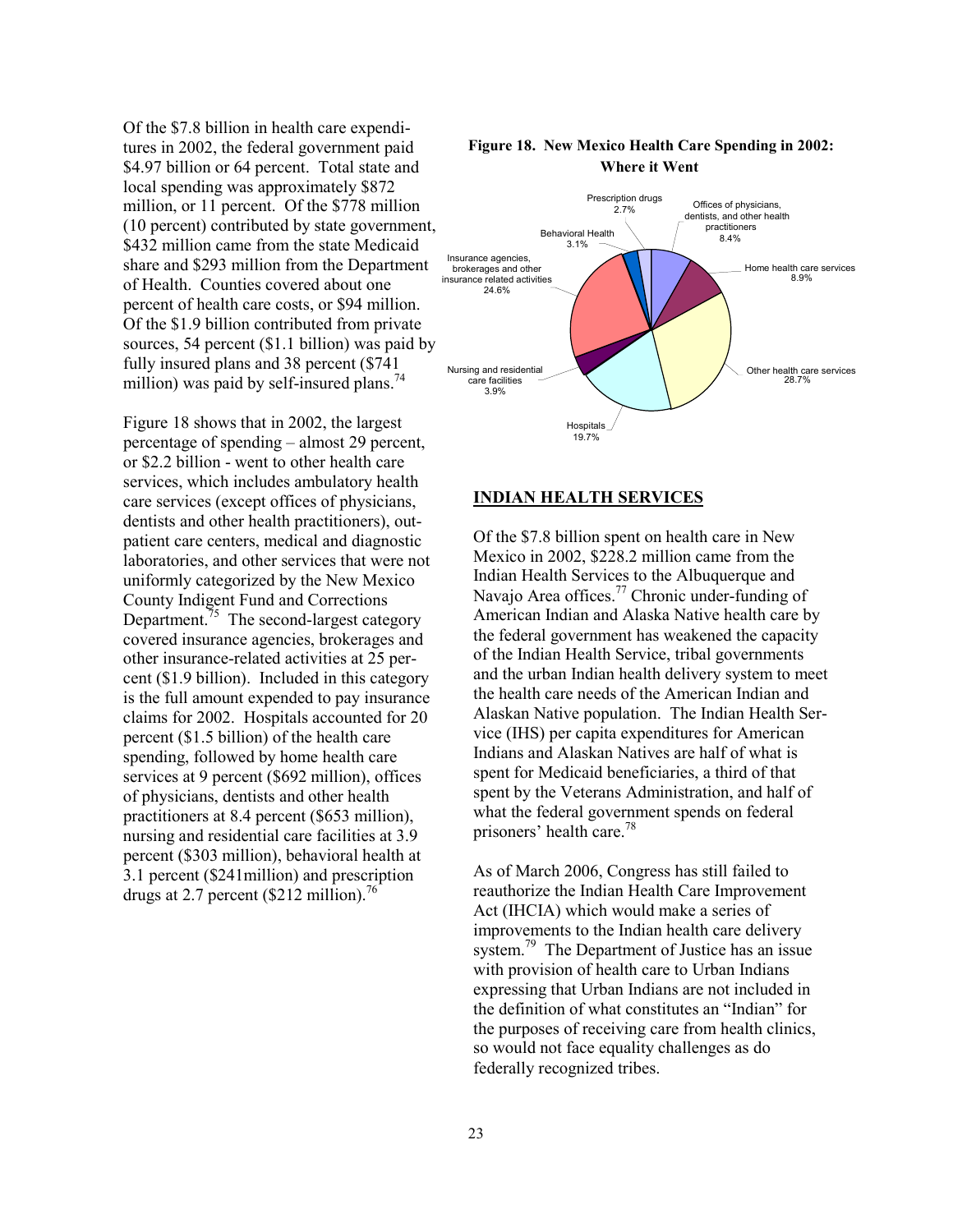#### MEDICAID

Medicaid growth in New Mexico has been similar to the national trend. In 1991, the total state and federal expenditures in Medicaid was approximately \$341 million of which the state contributed about \$88 million, or 25 percent. In SFY 2004, Medicaid expenditures exceeded \$2 billion, requiring a state contribution of over \$400 million (Figure 19). $80$ 

#### Figure 19 --- Total Medicaid Expenditures, New Mexico 1999-2004 (HSD, MAD)

The University of New Mexico Health Sciences Center financial report presented at the Statewide Health Summit in December (2005) showed that the cost of uncompensated care in fiscal year 2005 was \$131,267,834 which is \$44,876,287 in excess of funds directly allocated for uncompensated care. The uncompensated care is provided by University of New Mexico Hospital (UNMH) and the School of Medicine (SOM) faculty, who are the doctors for UNMH. Additional public funds are needed to adequately address the current public mission. Funding to cover the current uncompensated care gap must be addressed, as well as support to build capacity for future needs.



#### UNCOMPENSATED CARE

In a state with a high proportion of uninsured residents, it is important to note that in 2002, the uncompensated care costs reported by the New Mexico Hospital and Health Systems Association was \$209 million and \$6.6 million for private practice dentists (Table D). $81$ Uncompensated care is a measure of hospital care provided by which *no payment* was received from the patient or the insurer.<sup>82</sup>

#### Table D. Estimated Uncompensated Care Costs, 2002

| New Mexico Hospital and<br>Health Systems Associa- |               |
|----------------------------------------------------|---------------|
| tion                                               | \$209,000,000 |
| New Mexico Dentists                                | \$6,640,000   |
| <b>TOTAL</b>                                       | \$215,640,000 |

# STATE HEALTH POLICY : PAST, PRESENT & FUTURE TRENDS

*Past* - The rising costs of health care, federal reform efforts resulting in the devolution of increased decision-making and fiscal responsibility to the states, the growth in the number of uninsured and decreasing state budgets have posed tremendous challenges to state policymakers and donors.<sup>83</sup> A comprehensive review of state and federal health policy reform efforts in the past fifteen years found that New Mexico has kept pace with other states in implementing the following strategies in an attempt to improve health care coverage and address an increasing magnitude of provider issues: <sup>84</sup>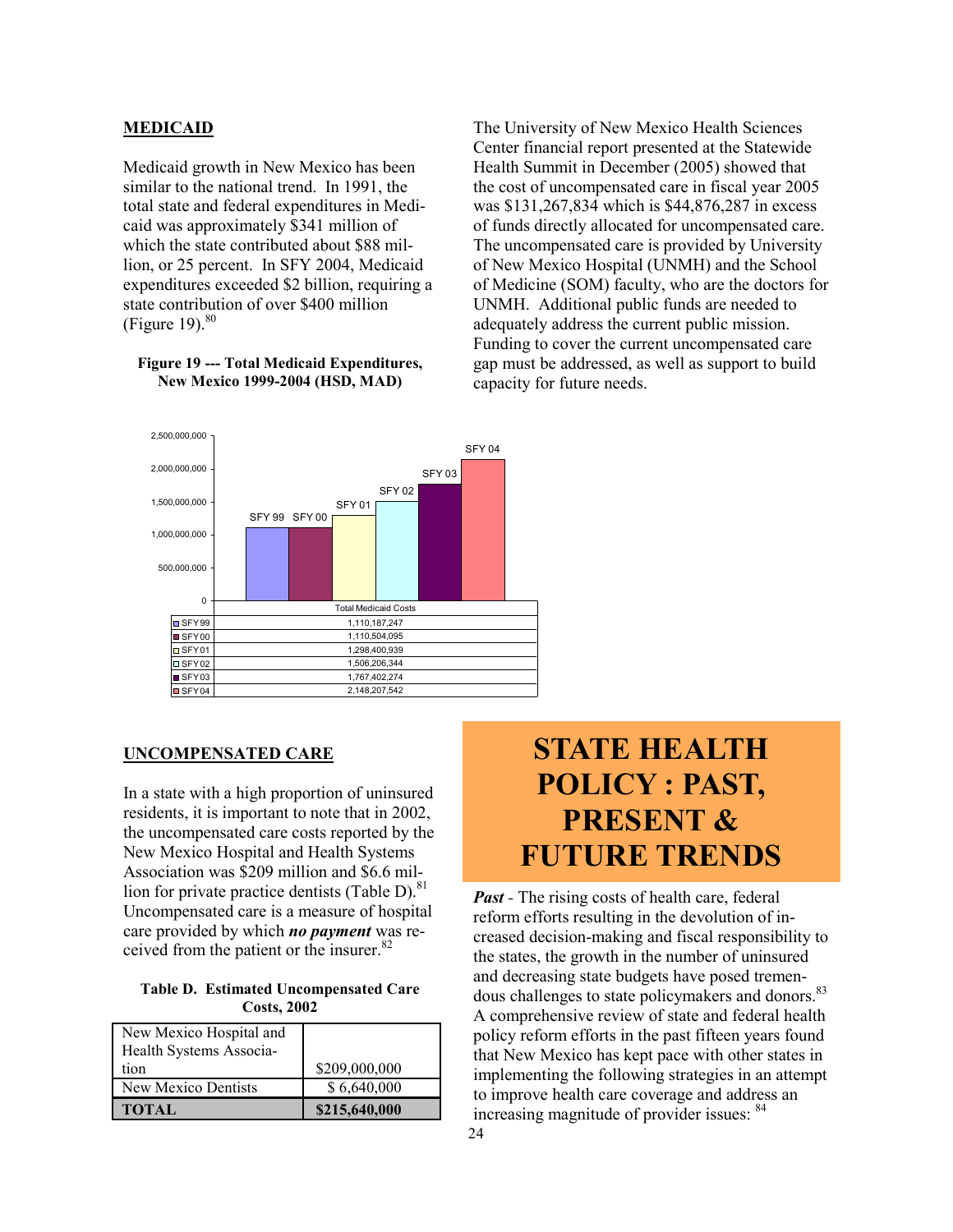- County indigent health care funds are financed by locally imposed gross receipts taxes, under county control in terms of eligibility, covered services and reimbursement rates. These funds also contribute to the County Supported Medicaid Fund and Sole Community Provider Hospital Fund. The initial assessment for the County Supported Medicaid Fund was used by the state to expand Medicaid eligibility to pregnant women with incomes less than 185 percent of the Federal Poverty Level (FPL). Medicaid expansion in the mid-1990s provided coverage for all children less than 19 years of age in households with incomes less than 185 percent of the FPL. Implementation of the State Children's Health Insurance Program (SCHIP) expanded Medicaid to cover children with family incomes up to 235 percent of the FPL.
- The state also provides direct funding to community health centers for operations through the Rural Primary Health Care Act. Grants and low-interest loans for capital and infrastructure are funded by the Primary Care Capital Fund Act.
- The New Mexico Medical Insurance Pool, the state's high-risk pool, is financed through individual premiums and insurer assessments. The state implemented the Health Insurance Alliance to offer health insurance options for small employers. Modifications to the Small Group Rate and Renewability Act limited the use of rating factors and pre-existing conditions/exclusions, and the Minimum Healthcare Protection Act provided a limited health care benefit package.
- The Health Care Purchasing Act sought to consolidate the purchasing of health care coverage for state employees, public school employees and public retirees for greater efficiency and cost savings.
- Creation of the County Maternal and Child Health Plan Act encouraged counties to develop comprehensive, commu-

nity-based maternal and child health services to meet the needs of childbearing women and their families.

- The Patient Protection Act was established as protection for consumers and for providers in managed health care systems in order to ensure fair treatment of patients and delivery of good quality health care services.
- Numerous prescription drug coverage initiatives have been introduced or implemented to address the growing dependence on drug therapy and its cost.
- Medicaid and State Children's Health Insurance waivers were utilized to provide increased coverage, limit benefits and provide more flexible programs for their recipients.

**Present -** Governor Bill Richardson has proclaimed 2006 "The Year of the Child" and wants to assure that all New Mexico children, especially those ages 0-5, have an opportunity to obtain health insurance coverage. The Human Services Department plans to initiate an aggressive outreach campaign to target children and their families.

As a result of community advocacy efforts at a statewide health summit sponsored by University of New Mexico Hospital, the Governor reversed his 6 month Medicaid Recertification back to 12 months. Beginning July 1, 2006, certification for income-related Medicaid eligibility for children and families will be 12-month certification period.

The executive and legislative leadership continue to engage in political wrangling on how to best address the high rates of insurance costs. Through the State Coverage Initiative program and other solution through Insure New Mexico!, the NMHSD is working with several public and private entities to reduce insurance costs for New Mexicans. This includes outreach to Native American individuals and employers.

To increase Medicaid enrollment, \$1 million was appropriated in State Fiscal Year 2006 to assist with enrolling eligible individuals into Medicaid, targeting Native American and Hispanic/Latino children.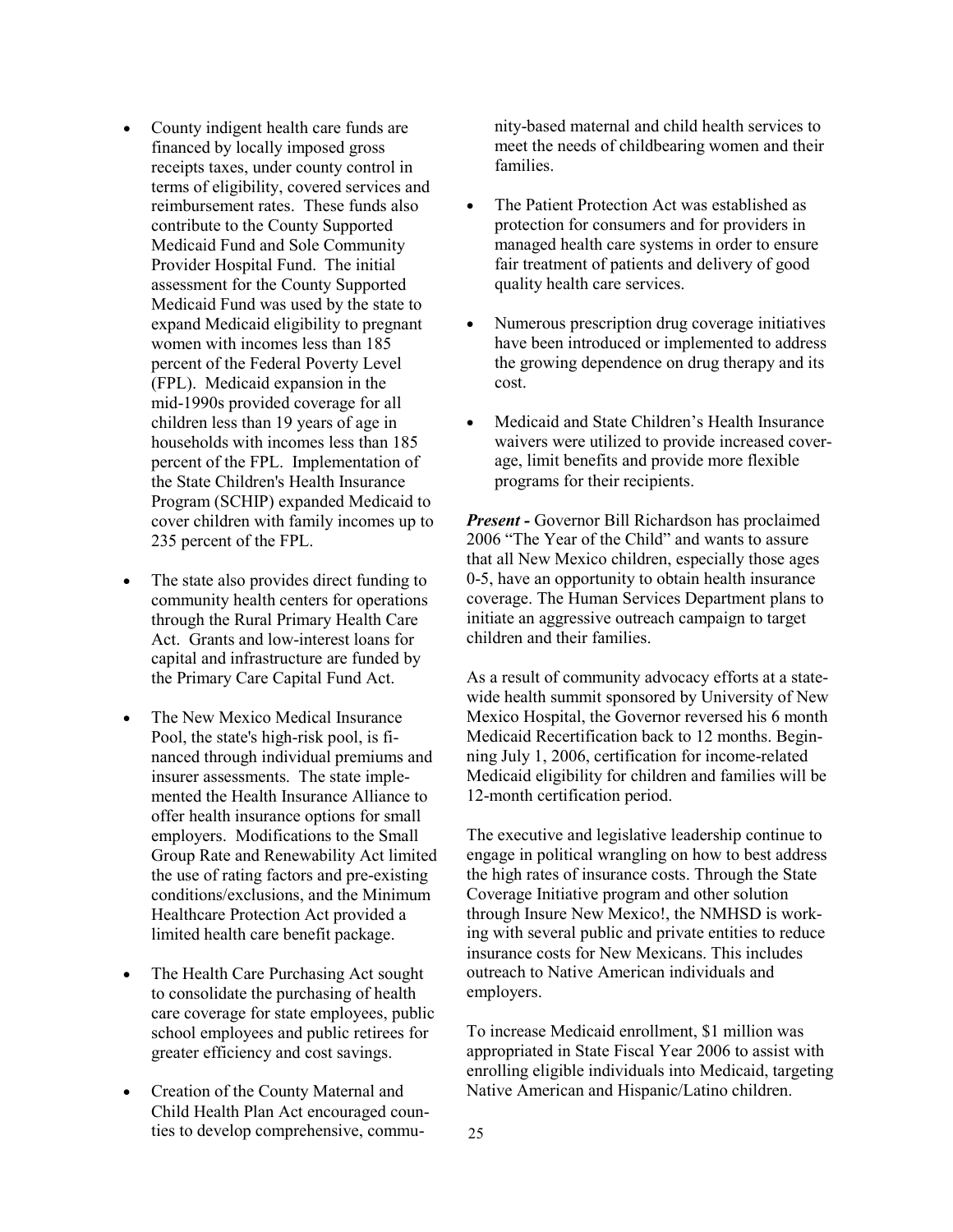For New Mexico, improving educational support of children is a valuable investment for increasing earning capacity, escaping poverty, and having health insurance coverage.<sup>85</sup> Investing in our children's education is good health policy.

**Future Trends - The future challenges facing** the state include the continued inequalities in health by race and ethnicity, growth of aging population, the increased prevalence of disability, the rising costs of long-term services and health care, and the state's limited fiscal viability.

Con Alma Health Foundation, Inc. (CAHF) has the opportunity to partner with other public and private entities in creating solutions to our health disparities crisis. This would enable us to assure that disparities are prioritized and addressed systematically through improved data collection of where health status disparities exist and where they are getting worse.

# SOLUTIONS: GRANTMAKING IN **ACTION**

#### RECOMMENDATIONS FOR GRANT-MAKING AND BEYOND

While the report calls for a strengthening of resolve and resources to address health disparities, it is strongly recommended that CAHF continue to build on its track record of bringing positive, systemic change to preadolescent health issues in New Mexico.

The following two priority areas, *Invest in* **People and Invest in the System, and their** corresponding recommendations for grantmaking and beyond, are based on the evidence of disparities in New Mexico. They are adapted from best practices for interventions to address these disparities.  $86, 87, 88, 89, 90$ 

Additionally, CAHF includes assets that go beyond the dollars with which it makes grants, these are provided below as *Other Recommendations*. The energy and talent of its board and community advisory members, its staff and network of community-based organizations provide important non-cash assets to the community and add value to its grants. Non-cash recommendations that help to improve the effectiveness of CAHF and the communities it serves are also included under "Invest in the System."

#### INVEST IN PEOPLE

#### Strategy1: Youth and Workforce Development.

The data in the report emphasize the need to continue to address systemic change in pre-adolescent health in New Mexico as well as to build a committed and skilled health workforce for the future. This is particularly critical to rural communities and will require investment in human capital and other initiatives to develop people who will ultimately be the catalysts and engines of change.

#### Recommendations:

- Continue to fund nonprofit organizations that serve preadolescent children (below age 10) in activities that include family, school and communities in providing preventative health and oral health as well as reducing youth risk behaviors (obesity and diabetes, substance abuse, teen pregnancy, domestic violence, injury, etc.).
- Provide grants to nonprofit organizations that strive to eliminate health disparities by addressing the specific needs of the populations they serve, such as those that provide culturally and linguistically appropriate health promotion and disease prevention services.
- Provide grants to nonprofit organizations that recruit and train for entrance into the health workforce and that assist low-income residents with entrance into health care careers that offer livable wages, including such jobs as community health workers/promotoras, licensed vocational nurses, certified nursing assistants,
- 26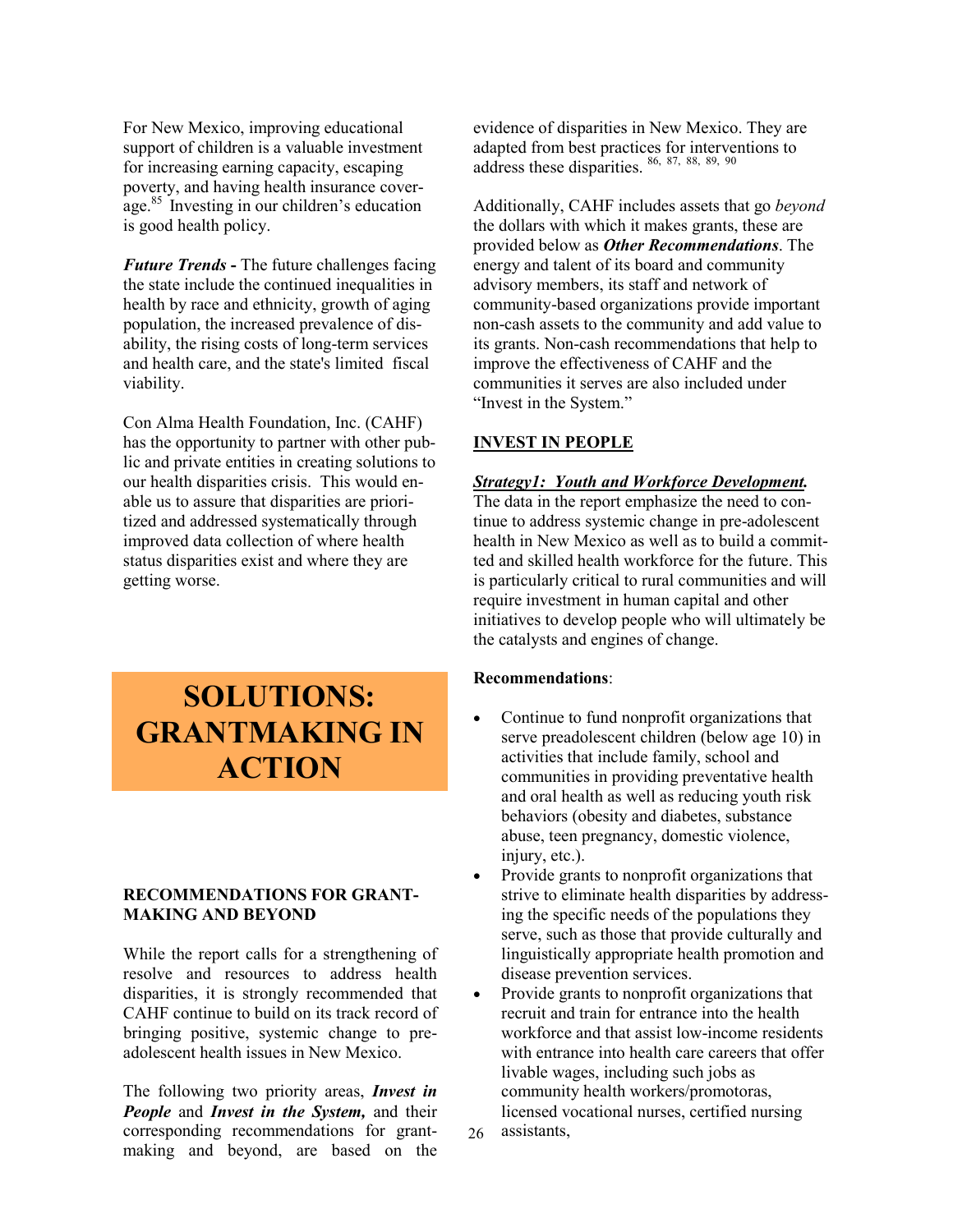registered nurses, medical coders, in-home health support aides and medical, lab assistants, mental health workers and physicians. Include organizations that work upstream at middle and high schools to attract youth and inspire them to consider the health care industry.

- Provide grants to nonprofit organizations that utilize and evaluate indigenous models of health care that aim to reduce health disparities in health services access, quality of care and improve health conditions of racial and ethnic minorities. Innovative models for consideration are:
	- Community Health Workers/ Promotores as liaisons between health care consumers and providers to promote "patient empowerment" among groups that traditionally lack access to adequate health care.
	- The role of traditional healers such as medicine men and women and curanderas/os in the prevention and treatment of the illness and promotion of holistic health for communities of color (both physical and behavioral health).
	- Provide grants to nonprofit organizations that support leadership development for people of color in the health professions and that advocate for public and institutional policies to promote diversity in the health professions. Involving local community members in advocacy efforts not only sharpens their leadership abilities, but it also leaves a team of motivated individuals who will be able to respond to new health issues as they emerge.

#### **Strategy 2: Developing political and techni**cal skills.

Local leaders across the state are essential for improving health and changing the system. However, certain ingredients must be present and certain skill sets developed for communities to be successful agents of change. $91$  Re-engaging people into the

discussion on the importance of health care and helping people to organize them so that they can act to meet their own needs are two critical components to success.

#### Recommendations:

- Provide support and strengthen nonprofit organizations that seek to improve the health of underserved populations through community organizing to build power in order to collectively effect change.
- Provide grants to nonprofit organizations that offer technical and capacity building skills through group training, one-on-one coaching, linkage with other resources, and infusion of information to address stated needs. This is essential to developing and strengthening organizations and communities. Improved organizational and individual capacity will last longer in the community than grant funds.
- Provide grants to nonprofit organizations for collaborations, such as partnerships between public health departments and communitybased health programs for leadership development and training.
- Provide grants to organizations offering structured mentoring programs that address community health issues. Mentoring programs have the potential to tap underutilized community resources and strengthen social networks for children, youth and adults.

#### INVEST IN THE SYSTEM

While there are no easy answers to the problem of health disparities, Con Alma should continue to build on its track record of providing resources and engaging the community in the goal of eliminating inequalities in health care in New Mexico. Con Alma can serve as a catalyst for positive, systemic change in health care at all levels of the system. Thus, the following recommendations addresses "systems reform" and suggestions on where to invest the foundation's resources in order to better serve all New Mexicans.

#### Recommendations:

• Continue to provide support to small, innovative and promising programs that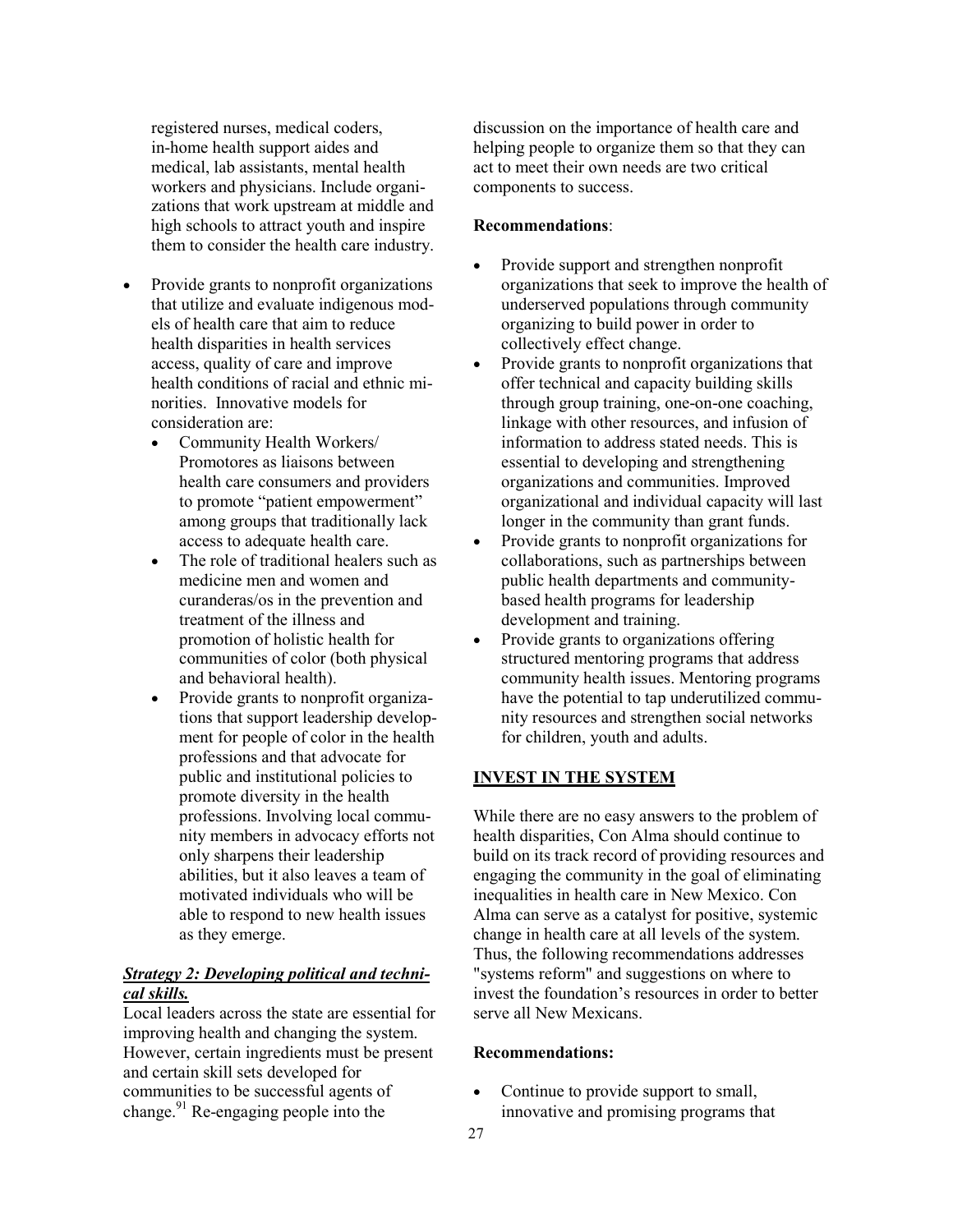develop new approaches to improving health access and that establish evidence of effective strategies and interventions specific to New Mexico. The development of new models of care and services for vulnerable populations, people who typically fall through the cracks in our health care system, is essential to Con Alma's mission.

- Continue to provide general operating support to nonprofit, health-related organizations to help underwrite the dayto-day administrative, infrastructure and overhead costs that enable them to carry out their mission. The valuable work accomplished by nonprofit organizations is rooted in their ability to meet basic organizational needs.
- Provide increased grants to coalitions, collaborations and local networks to organize systems level interventions and develop public policies that move toward achieving health insurance coverage for all New Mexicans, increasing access to and quality of health care and reducing health disparities.

#### Other Recommendations:

- Continue to leverage Con Alma funds by developing new community relationships and skills through cost-sharing partnerships with other foundations and governmental agencies.
- Continue to promote collaboration among advocacy organizations focused on different constituencies. Act as a link between grassroots community organizers and policy advocacy networks.
- Continue to conduct research on issues and bring attention to a problem or solution in the community through meetings, publications and training that provide instruction on how to advocate more effectively.
- Continue to participate in advocacy networks that pool their resources and ideas in order to influence improved health policy making process at state and local levels.
- Support programs that foster collaboration locally with residents, community-based organizations, educational institutions, unions, employers and public agencies to ensure a community-based perspective. Communities must be engaged in current discussions about causes of, and solutions to, social disparities in health.

While Con Alma Health Foundation, Inc. is the largest health care foundation in New Mexico, it cannot do everything. There are only so many issues that can be dealt with at a time, and no foundation can successfully address any of them unilaterally. Collaboration with other foundations and government agencies is a critical component of success. The amount of resources that Con Alma will put into any one issue will change over time as the environment changes. The only way to keep this in balance is by continually asking what are the most pressing issues, and how can we use our resources most effectively to make a difference.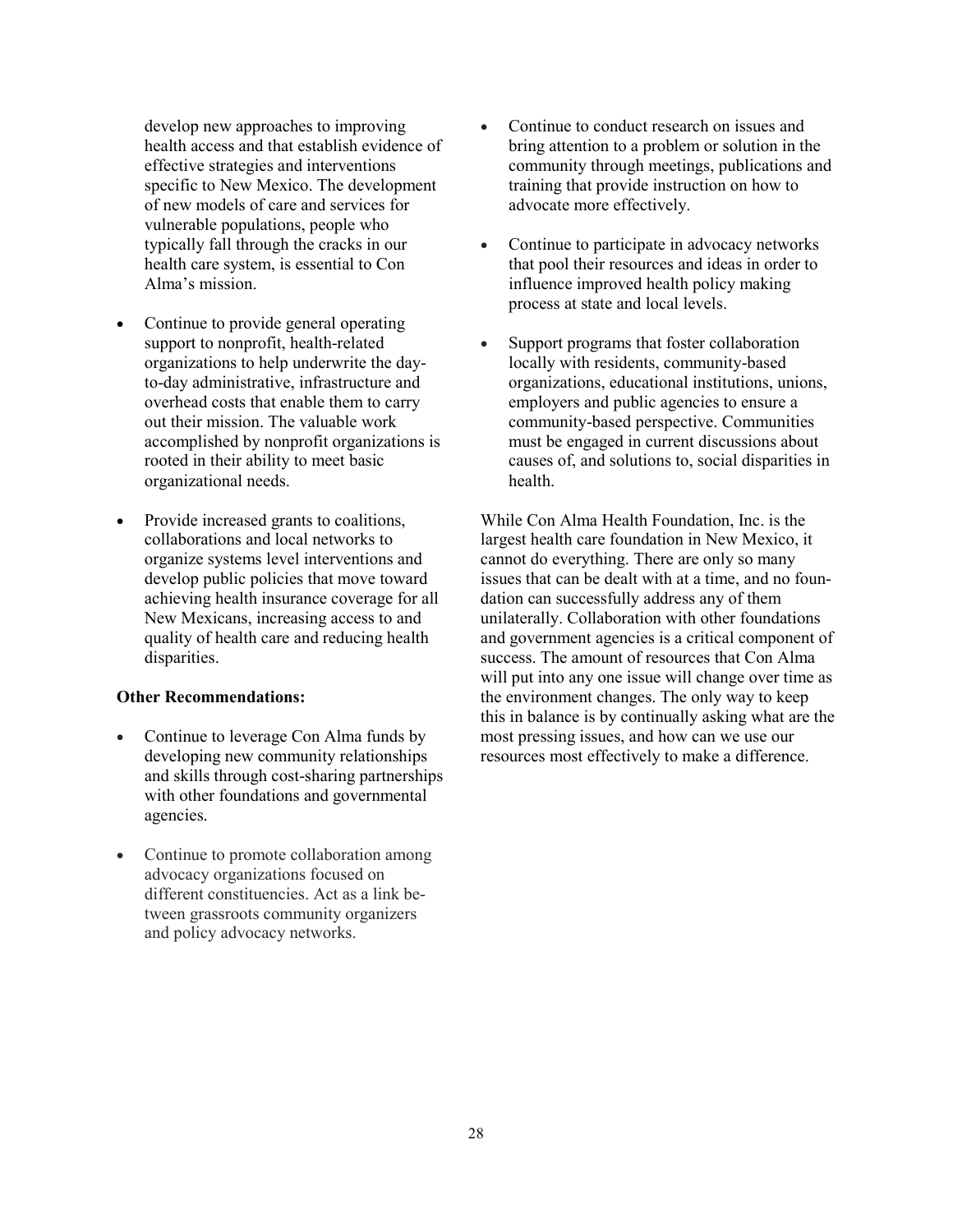# ENDNOTES

- 1. The Unequal Burden of Cancer: An Assessment of NIH Research and Programs for Ethnic Minorities and the Medically (1999). Institute of Medicine.
- 2. Unequal Treatment: Confronting Racial and Ethnic Disparities in Health Care (2003).
- 3. Agency for Health Care Research and Quality (2003) Healthcare Quality Report and the first National Health care Disparities Report.
- 4. Closing the Gap: Solutions to Race-Based Health Disparities (2005). Applied Research Center & Northwest Federal of Community Organization.
- 5. Agency for Health Care Research and Quality (2006). The National Healthcare Disparities Report and the National Healthcare Quality Report.
- 6. Geiger, H.J. (2003). Racial and Ethnic Disparities in Diagnosis and Treatment: A Review of the Evidence and Consideration of Causes. In Unequal Treatment: Confronting Racial and Ethnic Disparities in Health Care. Institute of Medicine.
- 7. Broken Promises: Evaluating the Native American Health Care System. (2004). U.S. Commission on Civil Rights, Office of General Counsel.
- 8. Closing the Gap: Solutions to Race-Based Health Disparities (2005). Applied Research Center & Northwest Federal of Community Organization.
- 9. Unequal Treatment: Confronting Racial and Ethnic Disparities in Health Care (2003).
- 10. Policy Challenges and Opportunities in Closing the Racial/Ethnic Divide in Health Care. March, 2005. The Kaiser Family Foundation. Prepared by Marsha Lillie-Blanton and Caya B. Lewis.
- 11. Socio-Ecological Model (2004). Adapted by Masters of Public Health Program, UNM from IOM (2003) Guide to Thinking About Determinants of Population Health, Future of the Public's Health in the 21<sup>st</sup> Century.
- 12. Note that the poverty universe excludes persons in institutions, along with those in military barracks and college dormitories. Unrelated children under 15 years are also excluded from the universe.
- 13. U.S. Census, 2005.
- 14. Armstrong, D., Cacari Stone, L., & Armijo-Etre, K. (2005). Rebalancing Long-Term Services in New Mexico. New Mexico Aging & Long-Term Services & National Governors Association. Data Source-BRFSS.
- 15. United Health Foundation publishes selected health statistics for all 50 states, providing a basis of comparison on current health outcomes, and risks to future health. America's Health: United Health Foundation State Health Rankings-2003 Edition, www.unitedhealthfoundation.org
- 16. New Mexico Department of Health and provides a summary on the health trends (both positive and negative). Detailed information on each of these reports can be found online at: www.Health.State.NM.US/SoH/Report.pdf.
- 17. Congressional documents & IOM report on childhood obesity (2005).
- 18. Behavioral Health Needs and Gaps (July 15, 2002). The Technical Assistance Collaborative, Inc., and Human Services Research Institute.
- 19. Behavioral Health Needs and Gaps (July 15, 2002). The Technical Assistance Collaborative, Inc., and Human Services Research Institute.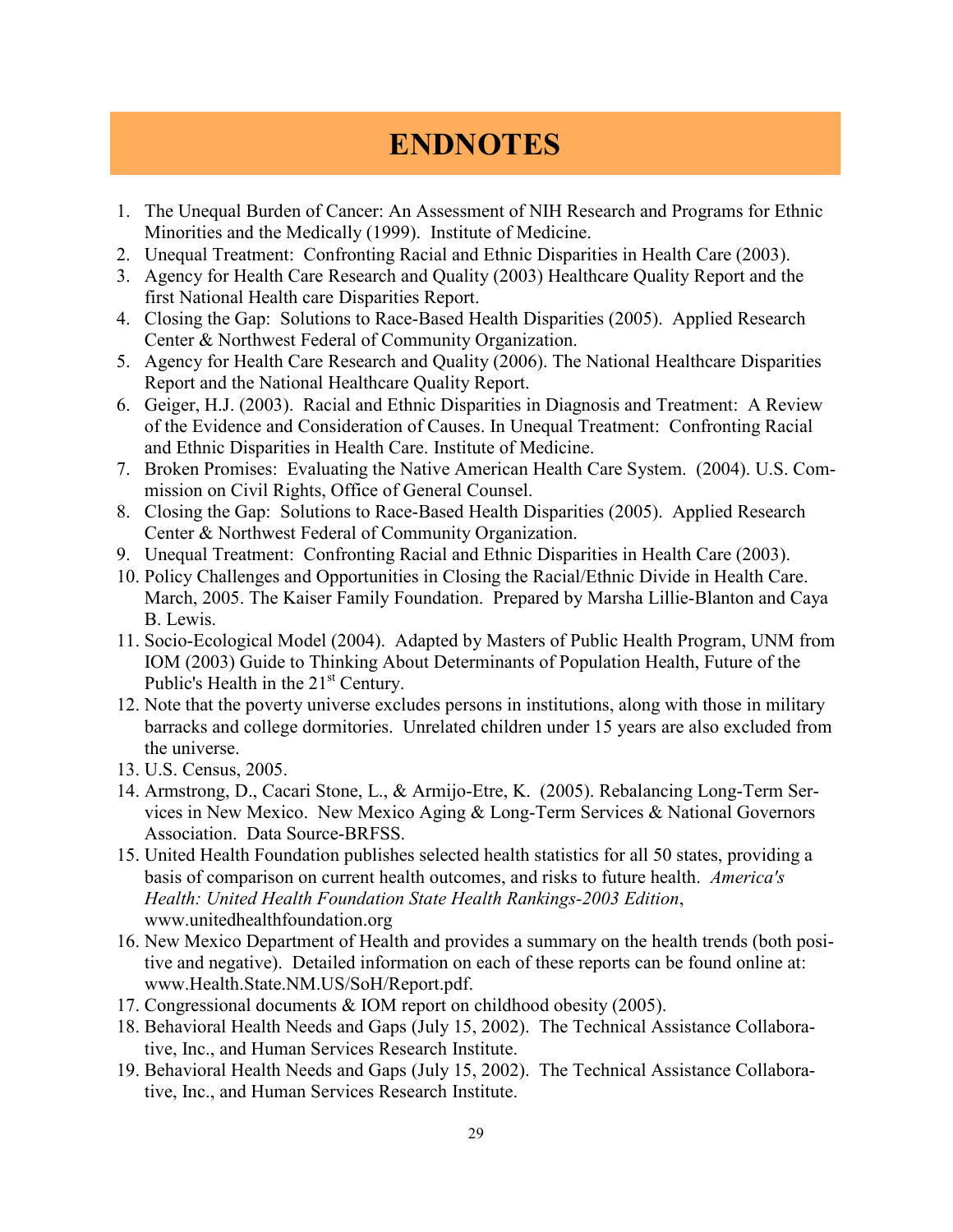- 20. U.S. Mexico Border Health Commission (2003). Fact Sheets
- 21. Van Derslice, J., Shapiro, C. (2002). Environmental Health Assessment of Sunland Park, New Mexico. University of Texas – Houston, School of Public Health at El Paso. Under contract from New Mexico Border Health office.
- 22. Du Bois, D. Air Quality Issues in Sunland Park. Presentation given August 05, 2002.
- 23. Palacios, R. Farmworker Health: Obstacles to Better Living and Working Conditions. Research conducted by Technology and Communications Gateway, Inc. Under contract from New Mexico Border Health office.
- 24. Drewette-Card, R., Landen, M., & Halasan, C. (2003). Health Status Disparities in New Mexico: Identifying and Prioritizing Disparities. Public Health Division, New Mexico Department of Health.
- 25. Maria Yellow Horse Brave Heart-"This is explained as the cumulative emotional and psychological wounding over the life span and across generations, emanating from massive group trauma. Historical or intergenerational trauma is similar to that suffered by the Jewish people as a result of the Holocaust, the Japanese Americans interned in California at the beginning of World War II and African Americans suffering the after math of slavery." Models for Healing Multicultural Survivors of Historical Trauma, December 7-11, 2004, Albuquerque, NM. Sponsored by the Takini Network.
- 26. Duran, E. & Duran, B. (1995). Native American Postcolonial Psychology. Albany: State University of New York Press.
- 27. Yellow Horse Brave Heart, M. & DeBryun, L. M. (1998). The American Indian Holocaust: Healing Historical Unresolved Grief. American Indian and Alaska Native Mental Health Research, 8(2), 56-78.
- 28. Yellow Horse Brave Heart, M. (2003). The Historical Trauma Response Among Natives and Its Relationship with Substance Abuse: A Lakota Illustration. Journal of Psychoactive Drugs, 35(1), 7-13.
- 29. Native American Children in New Mexico: Snapshots from the U.S. Census (2005). A Kid's Count Special Report, New Mexico Voices for Children.
- 30. Native American Children in New Mexico: Snapshots from the U.S. Census (2005). A Kid's Count Special Report, New Mexico Voices for Children.
- 31. Note: Epidemiologist at DOH used a method for determining health disparities at 2 points in time with a 10 year interval. The DOH data also uses the National Institutes of Health definition of disparity, which states that disparities are "differences in the incidence, prevalence, mortality, and burden of diseases and other adverse health conditions that exist among specific population groups in the United States."
- 32. To assess health disparities, rates, rate ratios, and disparity change scores were analyzed by gender and race/ethnicity for approximately 40 indicators during two time periods (10 years apart when possible). Indicators were also examined by income and education level where data were available.
- 33. Drewette-Card, R., Landen, M., & Halasan, C. (2003). Health Status Disparities in New Mexico: Identifying and Prioritizing Disparities. Public Health Division, New Mexico Department of Health.
- 34. The term Hispanic is used as an ethnicity separate from racial categories (White, Black or African American, American Indian and Alaska Native, Asian, Native Hawaiian and Other Pacific Islander, Other Race, Two or more races) in the U.S. Census and other data repositories.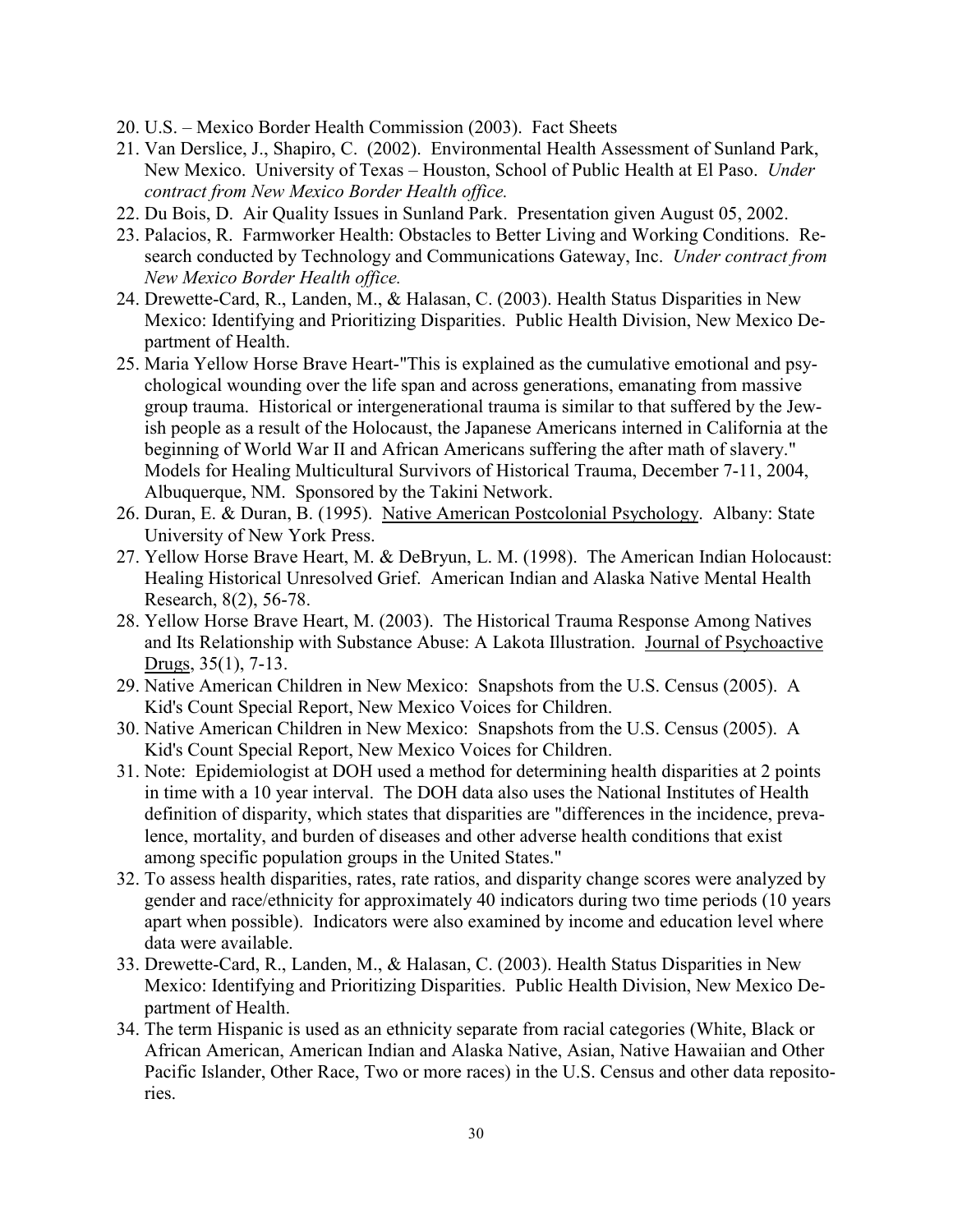- 35. Acuna, R. (2000) Occupied America: A History of Chicanos
- 36. The term Hispanic is used as an ethnicity separate from racial categories (White, Black or African American, American Indian and Alaska Native, Asian, Native Hawaiian and Other Pacific Islander, Other Race, Two or more races) in the U.S. Census and other data repositories.
- 37. Racial Trends and Comparisons in New Mexico during the Late 20th Century, January 2000, Bureau of Business and Economic Research, The University of New Mexico.
- 38. Urban Institute and Kaiser Commission on Medicaid and the Uninsured estimates based on pooled March 2000, 1999, and 1998 Current Population Surveys.
- 39. Urban Institute and Kaiser Commission on Medicaid and the Uninsured estimates based on pooled March 2000, 1999, and 1998 Current Population Surveys.
- 40. Poverty in New Mexico: Who are the Poor? September 1997, Bureau of Business and Economic Research, The University of New Mexico.
- 41. Dropout Study 2000-2001, Michael J. Davis, State Superintendent of Public Instruction, New Mexico State Department of Education.
- 42. Dropout Study 2000-2001, Michael J. Davis, State Superintendent of Public Instruction, New Mexico State Department of Education.
- 43. 2000 U.S. Census and Statistical Abstract Profiles for New Mexico, Bureau of U.S. Census.
- 44. Drewette-Card, R., Landen, M., & Halasan, C. (2003). Health Status Disparities in New Mexico: Identifying and Prioritizing Disparities. Public Health Division, New Mexico Department of Health.
- 45. Drewette-Card, R., Landen, M., & Halasan, C. (2003). Health Status Disparities in New Mexico: Identifying and Prioritizing Disparities. Public Health Division, New Mexico Department of Health.
- 46. NM Voices for Children-The Condition of African American Children in New Mexico New Mexico KIDS COUNT, in honor of Black History Month.
- 47. Drewette-Card, R., Landen, M., & Halasan, C. (2003). Health Status Disparities in New Mexico: Identifying and Prioritizing Disparities. Public Health Division, New Mexico Department of Health.
- 48. NM Voices for Children-The Condition of African American Children in New Mexico New Mexico KIDS COUNT, in honor of Black History Month.
- 49. NM Voices for Children-The Condition of African American Children in New Mexico New Mexico KIDS COUNT, in honor of Black History Month.
- 50. Immigration and Naturalization Service, Statistical Yearbooks 1990-1996. In Racial Trends and Comparisons in New Mexico During the Late 20<sup>th</sup> Century: What the Census Tells Us. Bureau of Business and Economic Research, The University of New Mexico, January 2000.
- 51. Minority/Majority: A Profile of New Mexico's Children (2003). A Kids Count Special Report, New Mexico Voices for Children.
- 52. Minority/Majority: A Profile of New Mexico's Children (2003). A Kids Count Special Report, New Mexico Voices for Children.
- 53. INS data on Immigration to NM & U.S. for the 1990-96 period. In Racial Trends and Comparisons in New Mexico during the Late 20th Century: What the Census Tells Us. Bureau of Business and Economic Research, The University of New Mexico, January 2000.
- 54. 1996 Personal Responsibility Work Opportunity Reconciliation Act (PRWORA).
- 55. Cacari Stone, L. (2004). Local Consequences of Welfare Reform on the Funding and Provision of Health Services to Immigrants in New Mexico. ProQuest: Information and Learning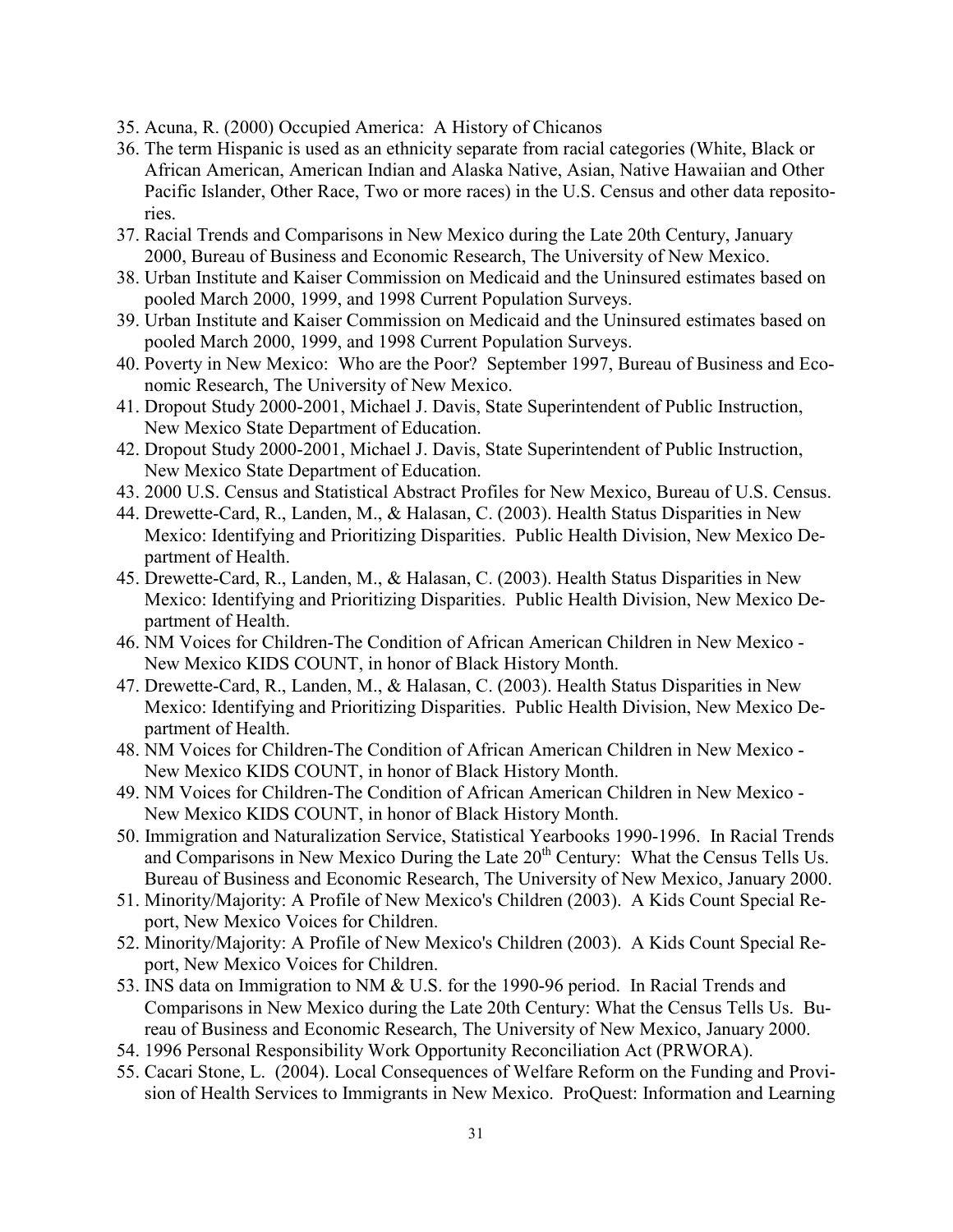Company, Ann Arbor, Michigan.

- 56. Cacari Stone, L. (2001). Senate Joint Memorial 52: An evaluation of the 1996 Personal Responsibility Work Opportunity Reconciliation Act on access to health care for Immigrants in New Mexico. Santa Fe, NM: New Mexico Department of Health for the State Legislature.
- 57. New Mexico Voices for Children (September, 2001). Policy Brief.
- 58. Cacari Stone, L. (2001). Senate Joint Memorial 52: An evaluation of the 1996 Personal Responsibility Work Opportunity Reconciliation Act on access to health care for Immigrants in New Mexico. Santa Fe, NM: New Mexico Department of Health for the State Legislature.
- 59. Institute of Medicine (2004). Insuring America's Health: Principles and Recommendations. Washington, D.C.: The National Academies Press.
- 60. Institute of Medicine (2002). Care without Coverage: Too Little, Too Late. Washington, D.C.: The National Academies Press.
- 61. Insure New Mexico Council and the New Mexico Human Services Department (2004). Household Survey funded by the Health Resources & Services Administration.
- 62. Barriers to Obtaining Health Insurance Among Native Americans in New Mexico (February, 2006). Insure New Mexico.
- 63. Kaiser Commission on Medicaid and the Uninsured and Urban Institute (2004).
- 64. Physicians Supply in New Mexico, 2002. Published May 2003 by the New Mexico Health Policy Commission.
- 65. Senate Joint Memorial 37 (2005). Study on the Impact of Nurse Staffing and Retention Issues on Workforce Development. Report to the Interim Legislative Health and Human Services Sub-Committee, the New Mexico Health Policy Commission.
- 66. Ku, L., & Matani, S. (2001). Left out: Immigrants' access to health care and insurance. Health Affairs, Volume 20 (1) pp. 1-10 and 247-256.
- 67. Carrasquillo, E. J., Brennin, T. A., & Burstin, H. R. (1999). Impact of language barriers on patient satisfaction in an emergency department. J. Gen Intern Med, 14(2), pp. 82-87.
- 68. Ku, L., & Waidman, T. (2003). How race/ethnicity, immigration status and language affect health insurance coverage, access to health care and quality of care among the low-income population. Kaiser Commission on Medicaid and the Uninsured.
- 69. U. S. Census 2000.
- 70. Cacari, L., Burciaga, R., Wells, K., Popp, A. & Schmidt, R. (2005). HB 955, Comprehensive Study on Health Care and Health Care Costs in New Mexico. New Mexico State Legislature.
- 71. O'Donnell, K. (2004). Government Financed Healthcare in New Mexico.
- 72. Reynis, Lee (1998). New Mexico Personal Health Expenditures Calendar 1996. New Mexicans for Health Security Campaign, The University of New Mexico Bureau of Business and Economic Research.
- 73. Cacari, L., Burciaga, R., Wells, K., Popp, A. & Schmidt, R. (2005). HB 955, Comprehensive Study on Health Care and Health Care Costs in New Mexico. New Mexico State Legislature.
- 74. Cacari, L., Wells, K., Burciaga, R., Popp, A. & Schmidt, R. (2005). HB 955, Comprehensive Study on Health Care and Health Care Costs in New Mexico. New Mexico State Legislature.
- 32 75. Cacari, L., Wells, K., Burciaga, R., Popp, A. & Schmidt, R. (2005). HB 955, Comprehensive Study on Health Care and Health Care Costs in New Mexico. New Mexico State Legislature.